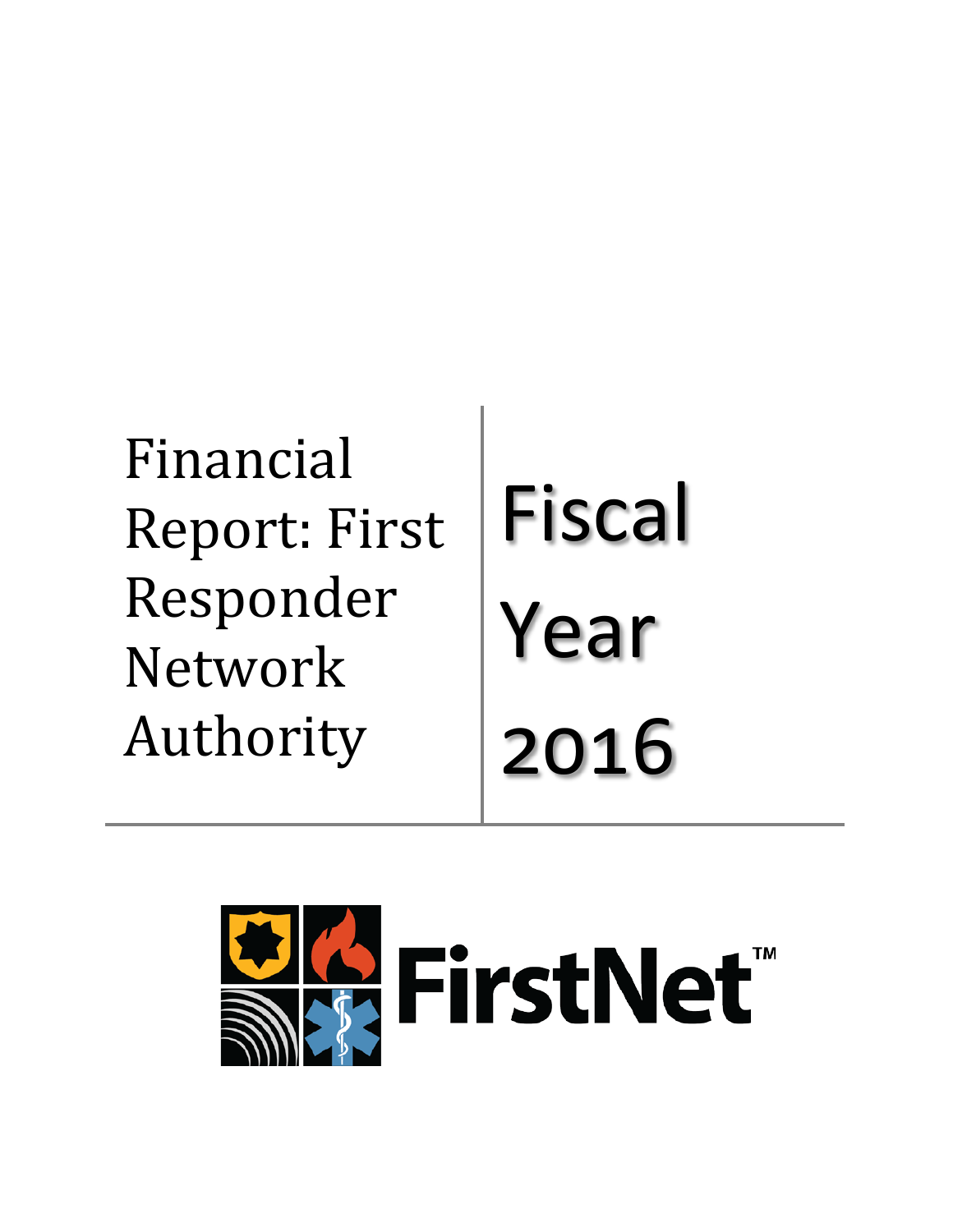# **Table of Contents**

| 1.1 |  |
|-----|--|
| 1.2 |  |
| 1.3 |  |
| 2.0 |  |
| 3.0 |  |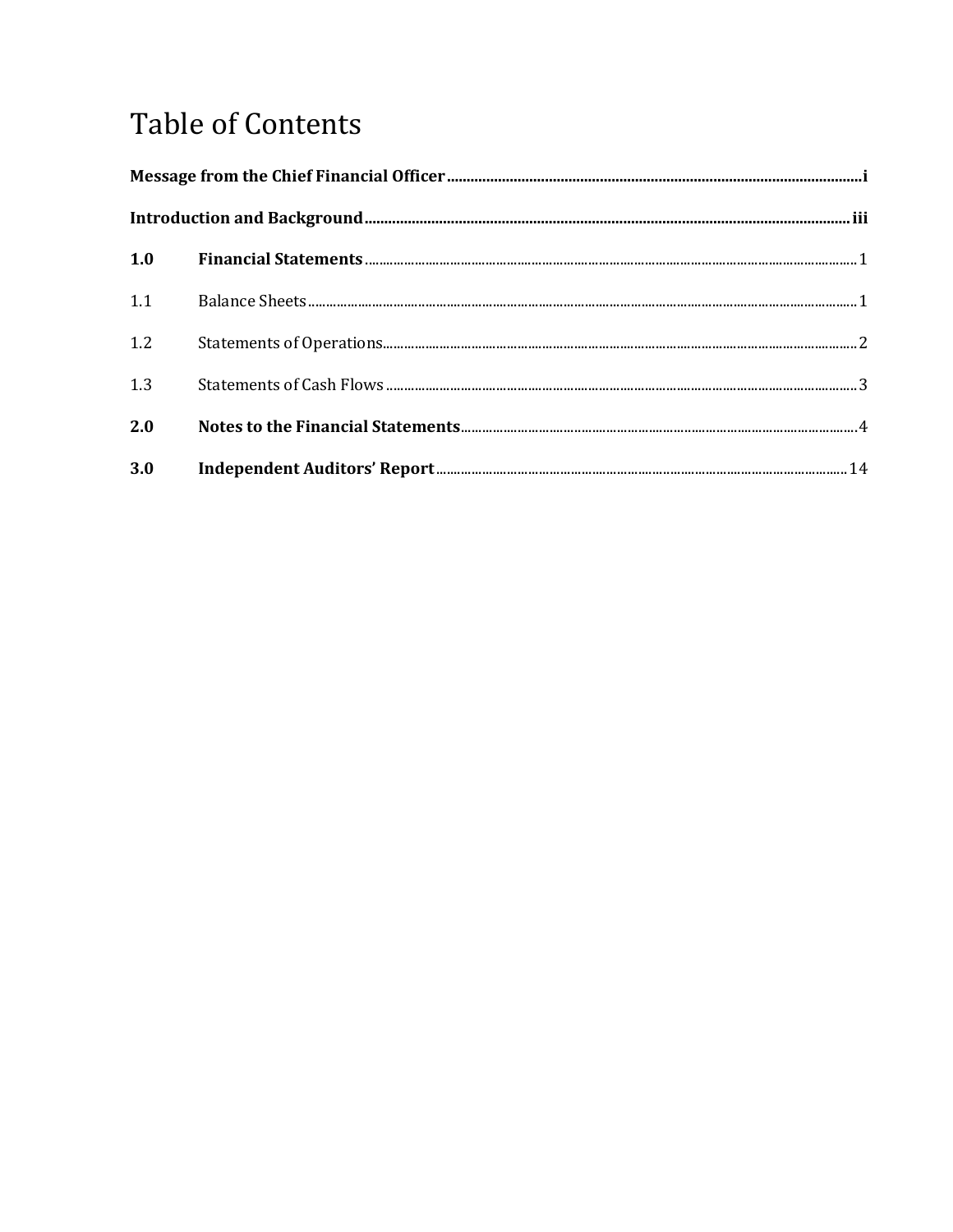# <span id="page-2-0"></span>Message from the Chief Financial Officer

I am pleased to present the financial condition and operating results of the First Responder Network Authority (FirstNet) for fiscal year (FY) 2016 along with the report of the independent auditors, Harper, Rains, Knight & Company, P.A. This fulfills the statutory requirements established by Section 6209 of Public Law No. 112-96, Title VI, 126 Statute 256, which created FirstNet as an independent authority within the National Telecommunications and Information Administration (NTIA) of the Department of Commerce. For the fourth consecutive year, the auditors provided an unmodified opinion on FirstNet's FY 2016 financial statements.

The auditors considered FirstNet's internal controls over financial reporting and the significant progress made during FY 2016. As a result of the noted enhancements FirstNet made this year to establish compensating controls surrounding the Information Technology (IT) access and change management controls, the previously reported significant deficiency related to our financial services provider's IT and configuration management weaknesses was mitigated and led to the closure of this significant deficiency for FirstNet this year. This means FirstNet was able to provide reasonable assurance of the reliability of FirstNet's financial reporting and operations. Additionally, due to the significant number of policies and procedures established over the last fiscal year, the auditors also closed the management level finding related to the lack of policies and procedures documentation.

FirstNet continued to align financial resources with its enterprise-wide Five Year Strategic Plan for FY 2016 – FY 2020, which provides all of our stakeholders, including the American taxpayer, with the goals and objectives established to accomplish FirstNet's mission. The Office of the Chief Financial Officer created the financial model for and substantially drafted the financial components of the Nationwide Public Safety Broadband Network (NPSBN) comprehensive Request for Proposals (RFP). We developed and distributed comprehensive budget formulation guidance to our business units, facilitating a successful FY 2017 formulation process that earned prompt Board approval of our FY 2017 budget. We will continue to share our budget to provide full transparency into resource utilization in alignment with FirstNet's goals and strategies, as we continue to execute our plans and shape our future.

FirstNet continues the improvement of its financial management policies and processes. We are actively creating an environment that emphasizes sound internal controls and Enterprise Risk Management (ERM) in compliance with the recently revised OMB Circular No. A-123, Management's Responsibility for Enterprise Risk Management and Internal Control. FirstNet has established a governance structure for ERM known as the Risk Management Committee (RMC). The RMC serves as the executive-level risk governing body responsible for providing consensus-based risk management and policy guidance within FirstNet, ensuring that risks are managed, while creating value and protection for FirstNet and its stakeholders. FirstNet's Senior Assessment Team provides leadership in the definition, implementation, and assessment of FirstNet's Internal Control Program and associated activities. Our Policy and Internal Control division manages FirstNet's Internal Control Program Implementation Plan and ensures internal controls are operating efficiently and effectively.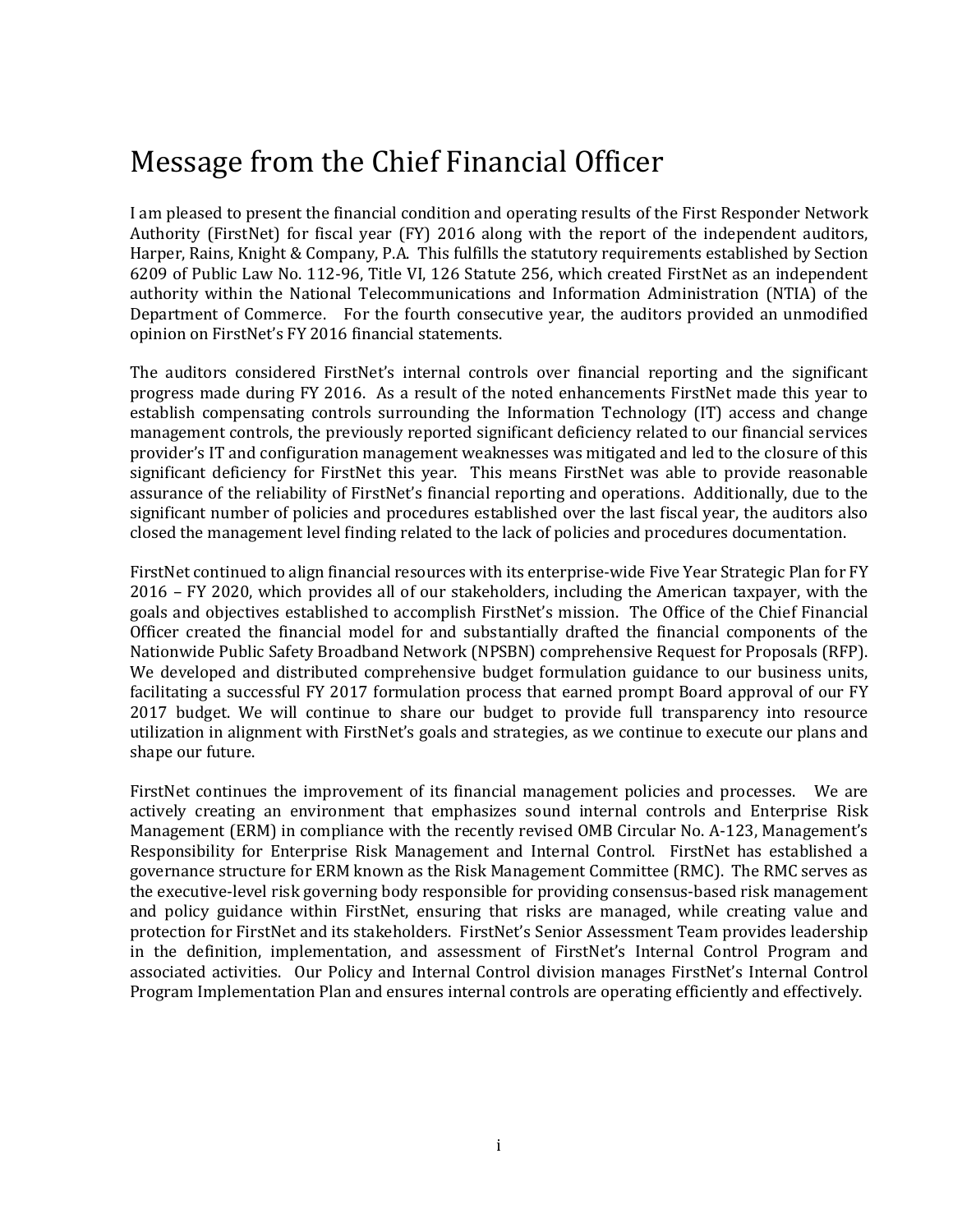FirstNet is committed to operational excellence and support of our customer, the public safety community. This document provides insight into FirstNet's financial activities and demonstrates how FirstNet manages taxpayer resources with integrity and accountability. We remain dedicated to being responsible stewards of taxpayer dollars, and we stand firm in our commitment to sound financial management practices in support of the FirstNet mission.

Kin Sainzton

**Kim Farington Chief Financial Officer**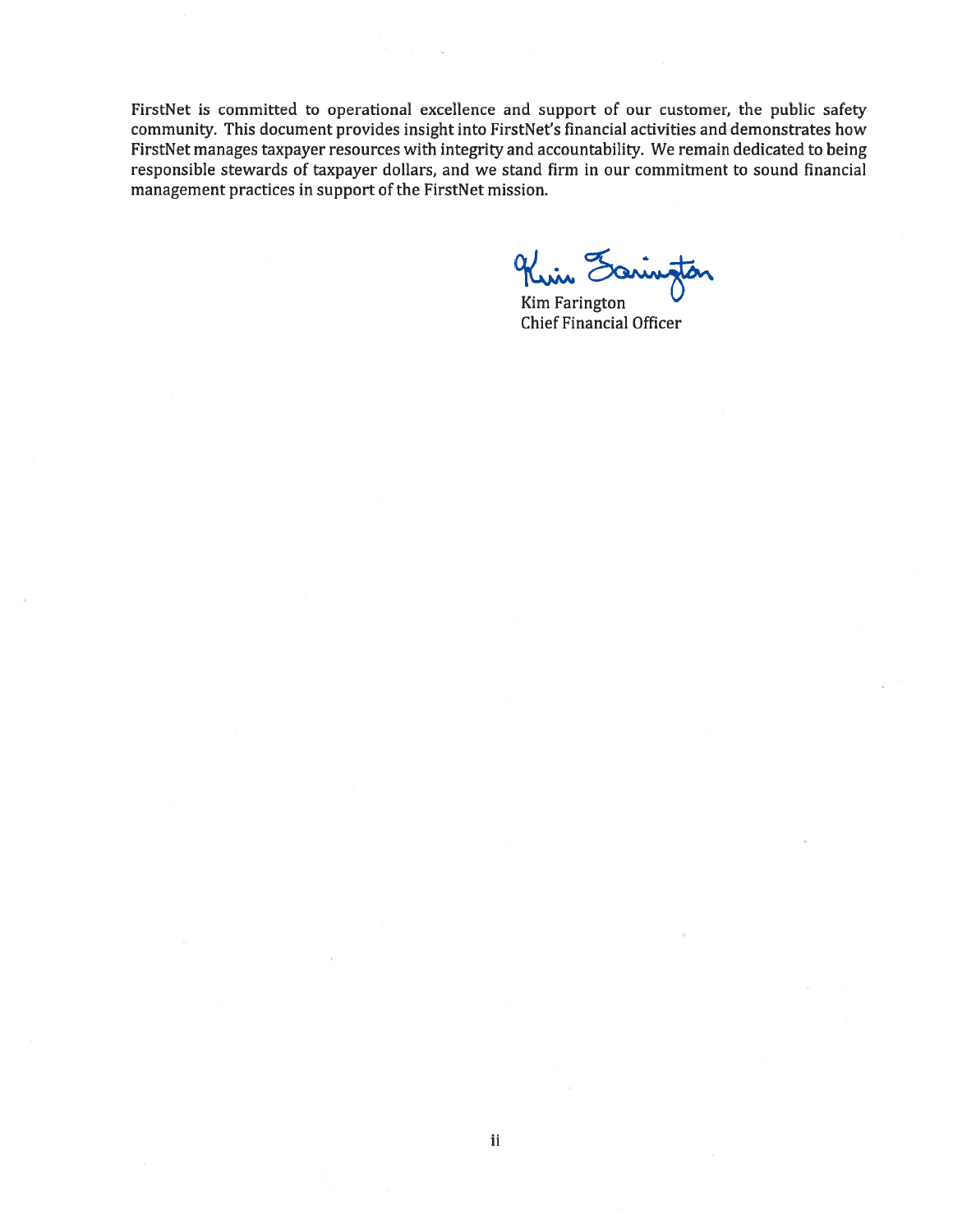# <span id="page-4-0"></span>Introduction and Background

# **HISTORY, PURPOSE, AND FIRSTNET MISSION**

FirstNet was established by Public Law No. 112-96 (the Act) as an independent authority within Department of Commerce's National Telecommunications and Information Administration. The Act established the governance structure of FirstNet; created related advisory committees; set forth FirstNet's powers, duties and responsibilities; authorized FirstNet's initial funding and subsequent requirement for self-funding; and provided audit and reporting requirements. FirstNet will fulfill a fundamental need of the public safety community and is the last remaining recommendation of the National Commission on Terrorist Attacks Upon the United States (also known as the 9-11 Commission) to be addressed. FirstNet's mission is to ensure the deployment, and operation of a Nationwide Public Safety Broadband Network (NPSBN or network) for public safety entities.

Leveraging Long Term Evolution (LTE) technology standards, up to \$7 billion in funding from successful spectrum auctions, and a nationwide license of 20 MHz of radio frequency spectrum, the FirstNet network is intended to dramatically increase the safety and communication capabilities of all of those who serve in a public safety capacity, and thereby further protect the American people.

Public safety, and thus the American people, will benefit from the availability of a dedicated wireless broadband network prioritized for first responders, the economies of scale afforded by a national, commercial standards-based network, and the force of innovation in mobile applications.

# **FISCAL YEAR 2016 OVERVIEW**

FirstNet's fiscal year runs from October 1 through September 30. Fiscal Year (FY) 2016 was FirstNet's fourth full year of operations. One of our most important efforts in FY 2016 was working to ensure a strong financial condition to help make the FirstNet network sustainable for public safety. As of September 30, 2016, we had a cash balance of \$6.68 billion, which will be used for our ongoing operations and to stand up the FirstNet network.

During this past fiscal year, our most noteworthy accomplishment was the initiation of our acquisition process for the FirstNet network. Our Request for Proposal (RFP) to ultimately identify a successful public-private partner to deploy, operate and maintain the FirstNet network was released in January 2016. Through a collaborative effort between FirstNet, the States, territories and the public safety community, our teams gathered a wide range of data that was utilized to develop the RFP. Our evaluation of the competitive proposals accepted through May 31, 2016, is expected to be completed during 2017.

During FY 2016, FirstNet's CEO and President testified before both chambers of Congress, providing updates on FirstNet's actions throughout the year. As in prior years, FirstNet looks forward to continued interaction with Congress and keeping them well-versed on our progress towards meeting our mission, and all significant achievements in 2017.

We modified our goals and implemented strategic revisions to our organizational structure, starting with our diverse team of dedicated subject matter experts, in order to better leverage their strengths to meet the needs of the public safety community, and all of our stakeholders. We also re-configured our Reston, Virginia office creating a collaborative and open workspace, organized by functional business unit. Furthermore, we opened the Innovation and Test Lab in Boulder, Colorado to support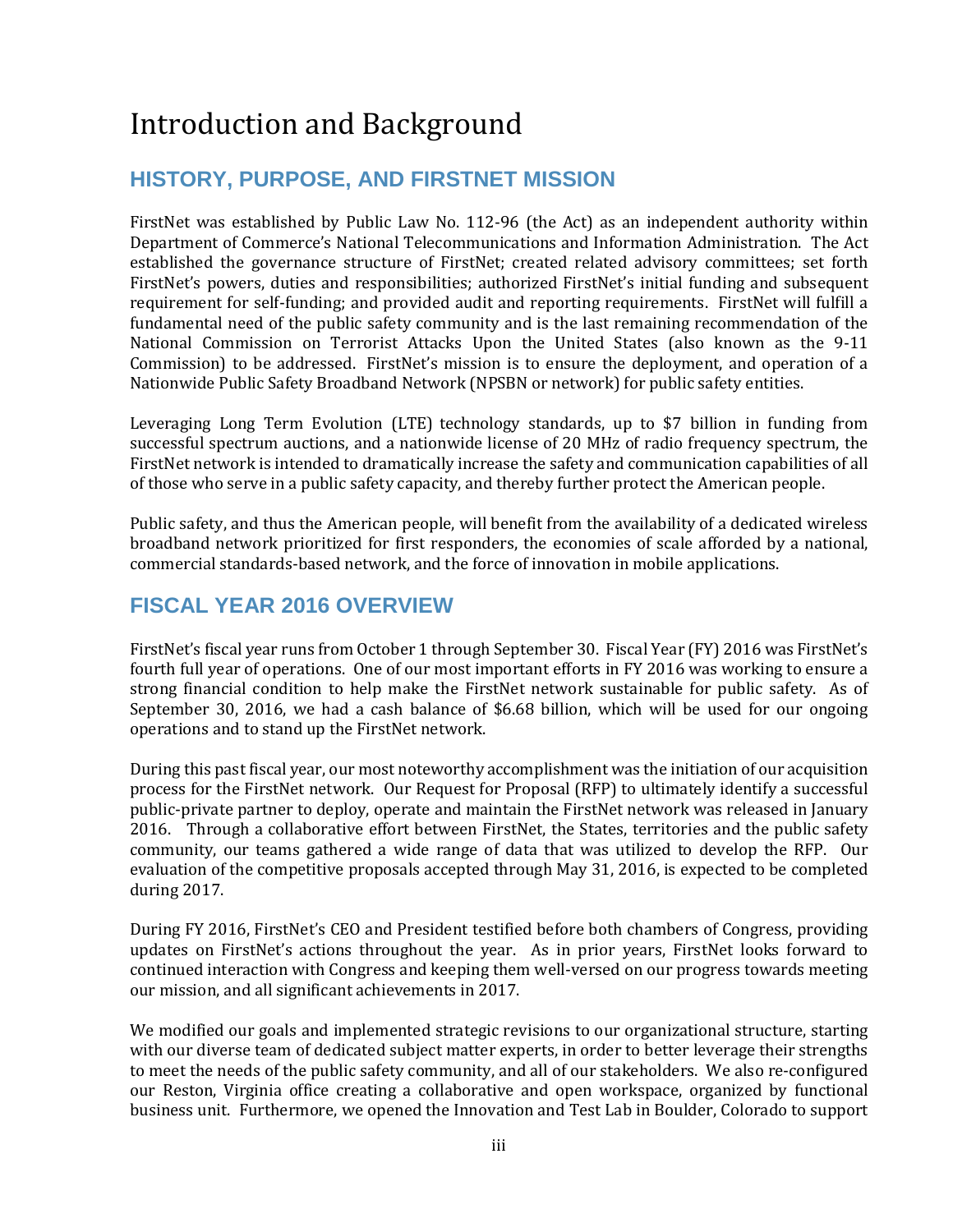the exploration and development of innovative technologies and devices for the public safety and first responder communities.

Through the implementation of these initiatives, FirstNet has transitioned away from being an organization focused on planning the execution of our mission, to one that is operating with the purpose of ensuring the implementation and deployment of a secure, reliable nationwide broadband network for the benefit of our first responders and public safety communities. We are confident that through our entrepreneurial approach, commitment to maintaining strong financial stewardship over our resources, and strong support from our stakeholders, FirstNet's nationwide network will soon be available to the public safety communities of our nation.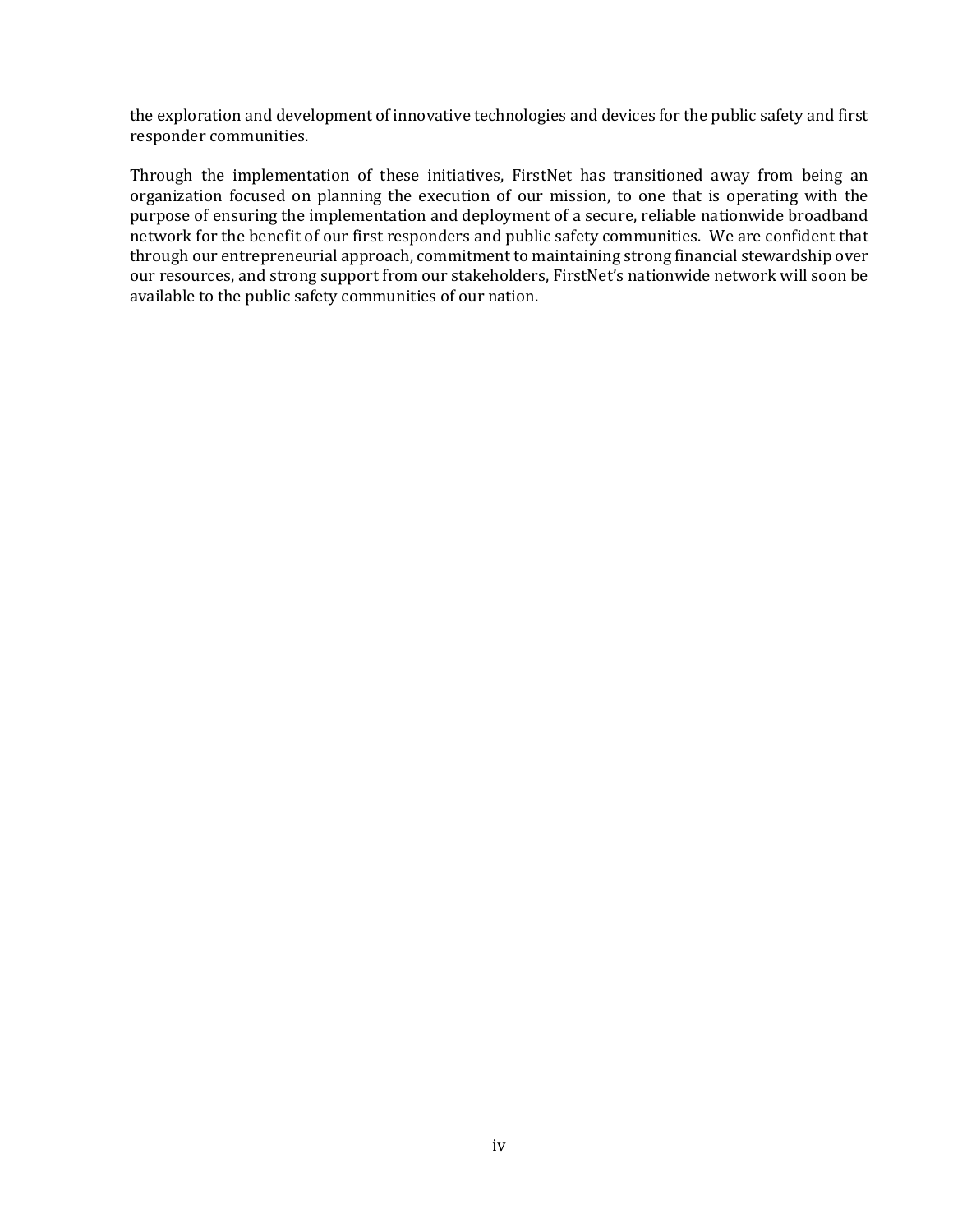# **1.0 Financial Statements**

# **1.1 Balance Sheets**

# **First Responder Network Authority Balance Sheets As of September 30, 2016 and 2015 (In Thousands)**

|                                                      | <b>FY 2016</b>  | <b>FY 2015</b>  |  |  |  |
|------------------------------------------------------|-----------------|-----------------|--|--|--|
| <b>ASSETS</b>                                        |                 |                 |  |  |  |
| <b>Current Assets</b>                                |                 |                 |  |  |  |
| Cash:                                                |                 |                 |  |  |  |
| Cash Available                                       | \$<br>6,683,763 | \$<br>6,411,548 |  |  |  |
| <b>Restricted Cash</b>                               |                 | 365,000         |  |  |  |
| Accounts Receivable (Note 3)                         | 127             | 22              |  |  |  |
| <b>Advances and Prepayments</b>                      | 22,608          | 13,808          |  |  |  |
| <b>Total Current Assets</b>                          | 6,706,498       | 6,790,378       |  |  |  |
| Property, Plant, and Equipment, Net (Notes 4 and 10) | 6,719           | 6,449           |  |  |  |
| Other Assets, Net (Note 5)                           | 1,348           | 1,015           |  |  |  |
| <b>TOTAL ASSETS</b>                                  | \$<br>6,714,565 | \$<br>6,797,842 |  |  |  |
| <b>LIABILITIES</b>                                   |                 |                 |  |  |  |
| <b>Current Liabilities</b>                           |                 |                 |  |  |  |
| <b>Accounts Payable</b>                              | \$<br>7,571     | \$<br>7,642     |  |  |  |
| <b>Accrued Payroll and Leave</b>                     | 2,924           | 1,496           |  |  |  |
| Capital Lease Liabilities (Note 6)                   | 657             | 689             |  |  |  |
| <b>Total Current Liabilities</b>                     | 11,152          | 9,827           |  |  |  |
| <b>Non-Current Liabilities</b>                       |                 |                 |  |  |  |
| Capital Lease Liabilities (Note 6)                   |                 | 701             |  |  |  |
| <b>TOTAL LIABILITIES</b>                             | \$<br>11,152    | \$<br>10,528    |  |  |  |
| <b>EQUITY (Note 8)</b>                               |                 |                 |  |  |  |
| Contributed Capital                                  | \$<br>6,877,490 | \$<br>6,877,490 |  |  |  |
| <b>Retained Deficit</b>                              | (174, 077)      | (90, 176)       |  |  |  |
| <b>TOTAL EQUITY</b>                                  | \$<br>6,703,413 | \$<br>6,787,314 |  |  |  |
| <b>TOTAL LIABILITIES AND TOTAL EQUITY</b>            | \$<br>6,714,565 | \$<br>6,797,842 |  |  |  |

The accompanying notes are an integral part of these financial statements.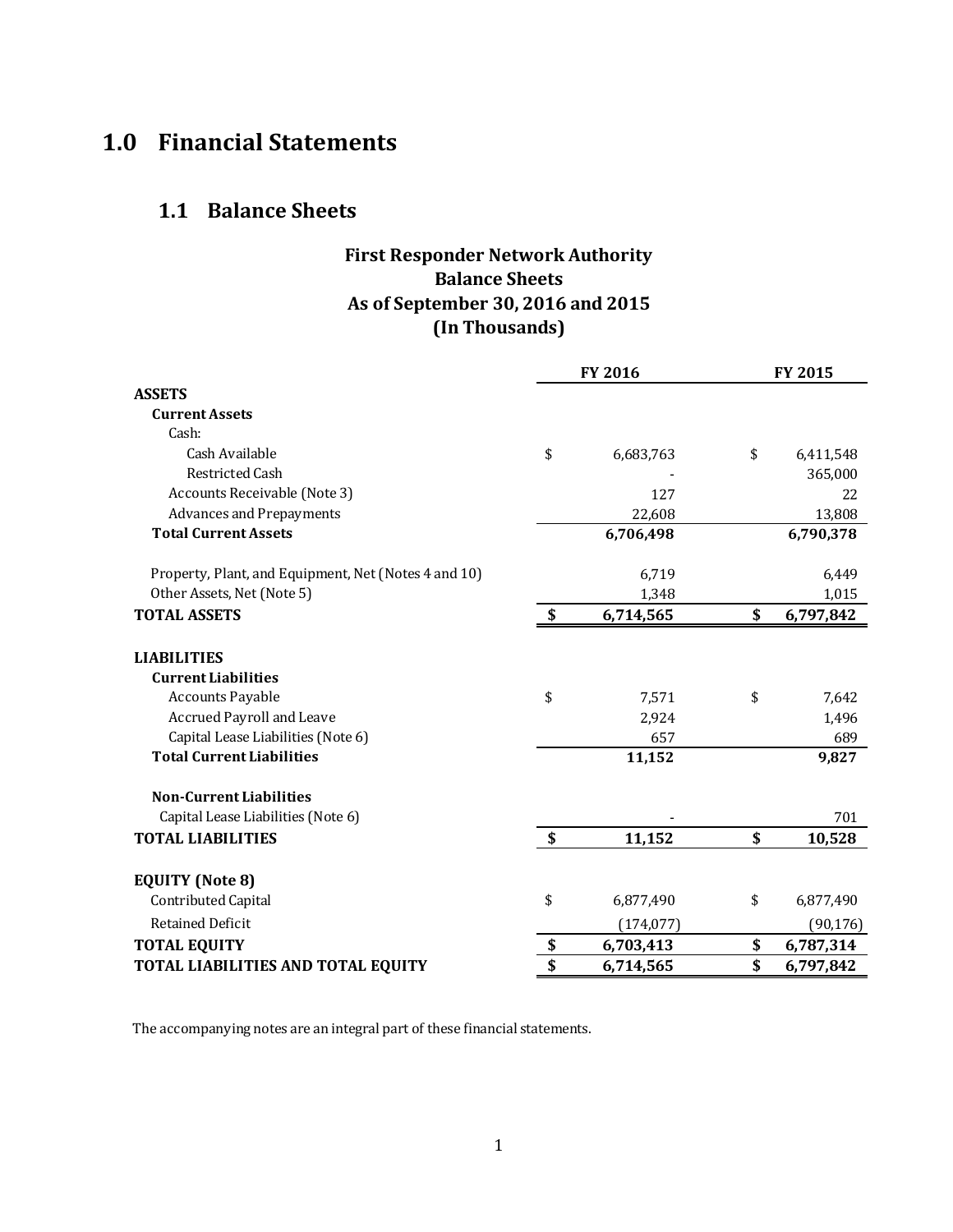# <span id="page-7-0"></span>**1.2 Statements of Operations**

# **First Responder Network Authority Statements of Operations For the Years Ended September 30, 2016 and 2015 (In Thousands)**

|                                                                    | <b>FY 2016</b> | <b>FY 2015</b>  |
|--------------------------------------------------------------------|----------------|-----------------|
| <b>Operating Revenues</b>                                          | \$             | \$              |
| <b>Operating Expenses</b>                                          |                |                 |
| General and Administrative (Note 2)                                | 82,050         | 48,656          |
| Depreciation and Amortization Expense                              | 1.949          | 364             |
| <b>Total Operating Expenses</b>                                    | 83,999         | 49,020          |
| <b>Operating (Deficit)</b>                                         | (83,999)       | (49, 020)       |
| Other Income                                                       | 98             | 63              |
| (Loss)/Gain on Donated Property Received - Non-operating (Note 10) |                | (159)           |
| (Loss)/Gain on Donated Property Transferred Out (Note 10)          |                | (1,252)         |
| <b>NET (DEFICIT)</b>                                               | (83,901)       | \$<br>(50, 368) |

The accompanying notes are an integral part of these financial statements.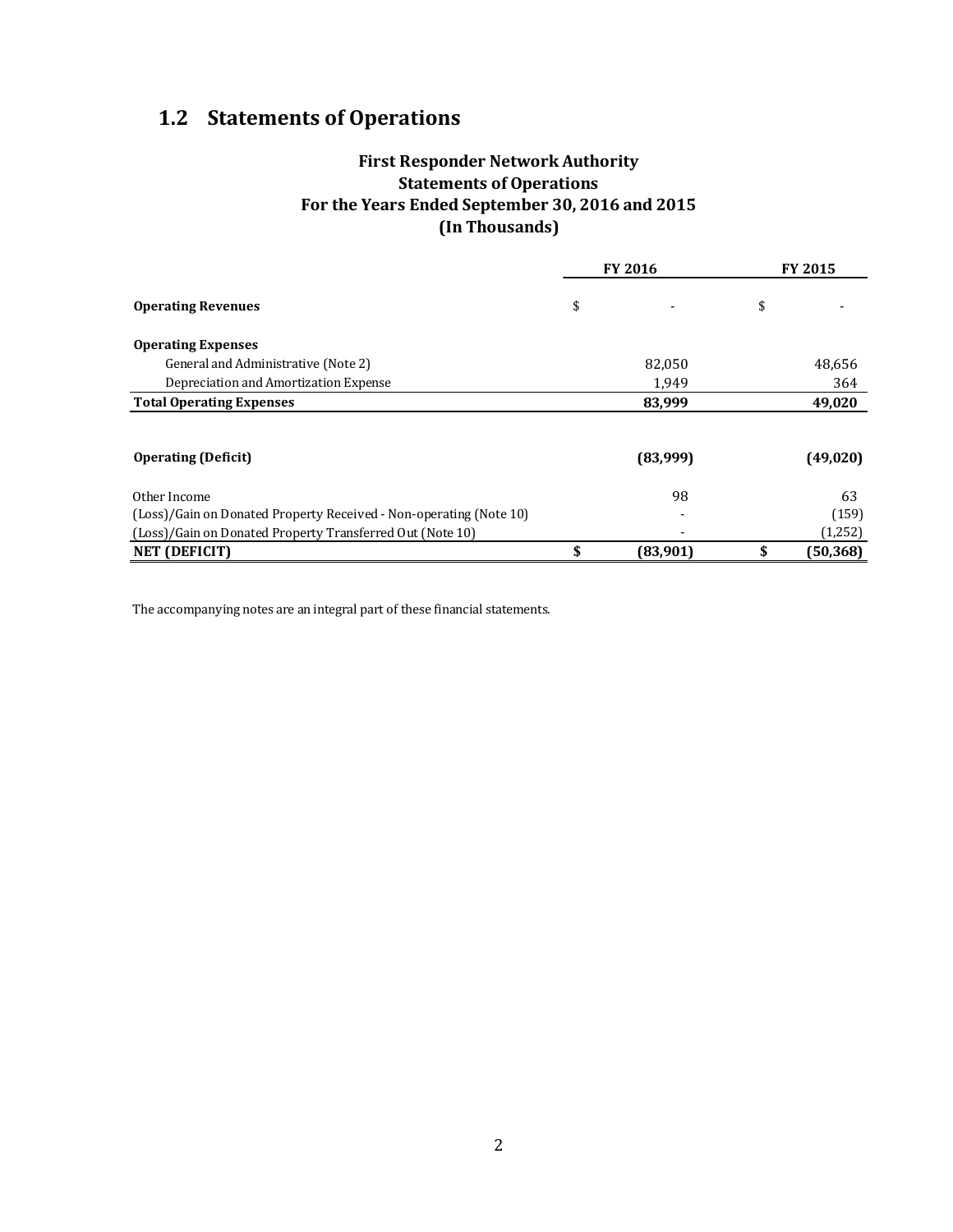# <span id="page-8-0"></span>**1.3 Statements of Cash Flows**

# **(In Thousands) For the Years Ended September 30, 2016 and 2015 First Responder Network Authority Statements of Cash Flows**

|                                                                        | <b>FY 2016</b> | <b>FY 2015</b> |           |  |
|------------------------------------------------------------------------|----------------|----------------|-----------|--|
|                                                                        |                |                |           |  |
| <b>Cash Flows from Operating Activities</b>                            |                |                |           |  |
| Net (Deficit)                                                          | \$<br>(83,901) | \$             | (50, 368) |  |
| Adjustments to reconcile Net (Deficit) to net cash used in operations: |                |                |           |  |
| Depreciation and Amortization Expense                                  | 1,949          |                | 364       |  |
| Loss/(Gain) on Donated Property Received - Non-operating               |                |                | 159       |  |
| (Increase) in Advances and Prepayments                                 | (8,800)        |                | (12, 649) |  |
| (Decrease)/Increase in Accounts Payable                                | (71)           |                | 2,433     |  |
| Increase in Accrued Payroll and Leave                                  | 1,428          |                | 396       |  |
| (Increase)/Decrease in Accounts Receivable                             | (106)          |                | 50        |  |
| Loss on Donated Property Transferred Out                               |                |                | 1,252     |  |
| <b>NET CASH USED IN OPERATING ACTIVITIES</b>                           | (89, 501)      |                | (58, 363) |  |
|                                                                        |                |                |           |  |
| <b>Cash Flows from Investing Activities</b>                            |                |                |           |  |
| <b>Purchases of Other Assets</b>                                       | (630)          |                | (675)     |  |
| Purchases of Property, Plant, and Equipment                            | (2,053)        |                | (4,209)   |  |
| NET CASH USED IN INVESTING ACTIVITIES                                  | (2,683)        |                | (4,884)   |  |
|                                                                        |                |                |           |  |
| <b>Cash Flows from Financing Activities</b>                            |                |                |           |  |
| Capital Contributions received                                         |                |                | 6,840,508 |  |
| Payments on Capital Lease Liabilities                                  | (601)          |                | (713)     |  |
| NET CASH PROVIDED BY FINANCING ACTIVITIES                              | (601)          |                | 6,839,795 |  |
|                                                                        |                |                |           |  |
| Net (Decrease) / Increase in Cash                                      | (92, 785)      |                | 6,776,548 |  |
| Cash Balance, beginning of year                                        | 6,776,548      |                |           |  |
| <b>CASH, END OF YEAR</b>                                               | 6,683,763      |                | 6,776,548 |  |
|                                                                        |                |                |           |  |
| <b>Non-Monetary Transactions</b>                                       |                |                |           |  |
| (Loss)/Gain on Donated Property Received - Non-operating               | \$             | \$             | (159)     |  |
| (Loss)/Gain on Donated Property Transferred Out                        |                |                | (1, 252)  |  |
| <b>NON-MONETARY TRANSACTIONS</b>                                       | \$             | \$             | (1, 411)  |  |

The accompanying notes are an integral part of these financial statements.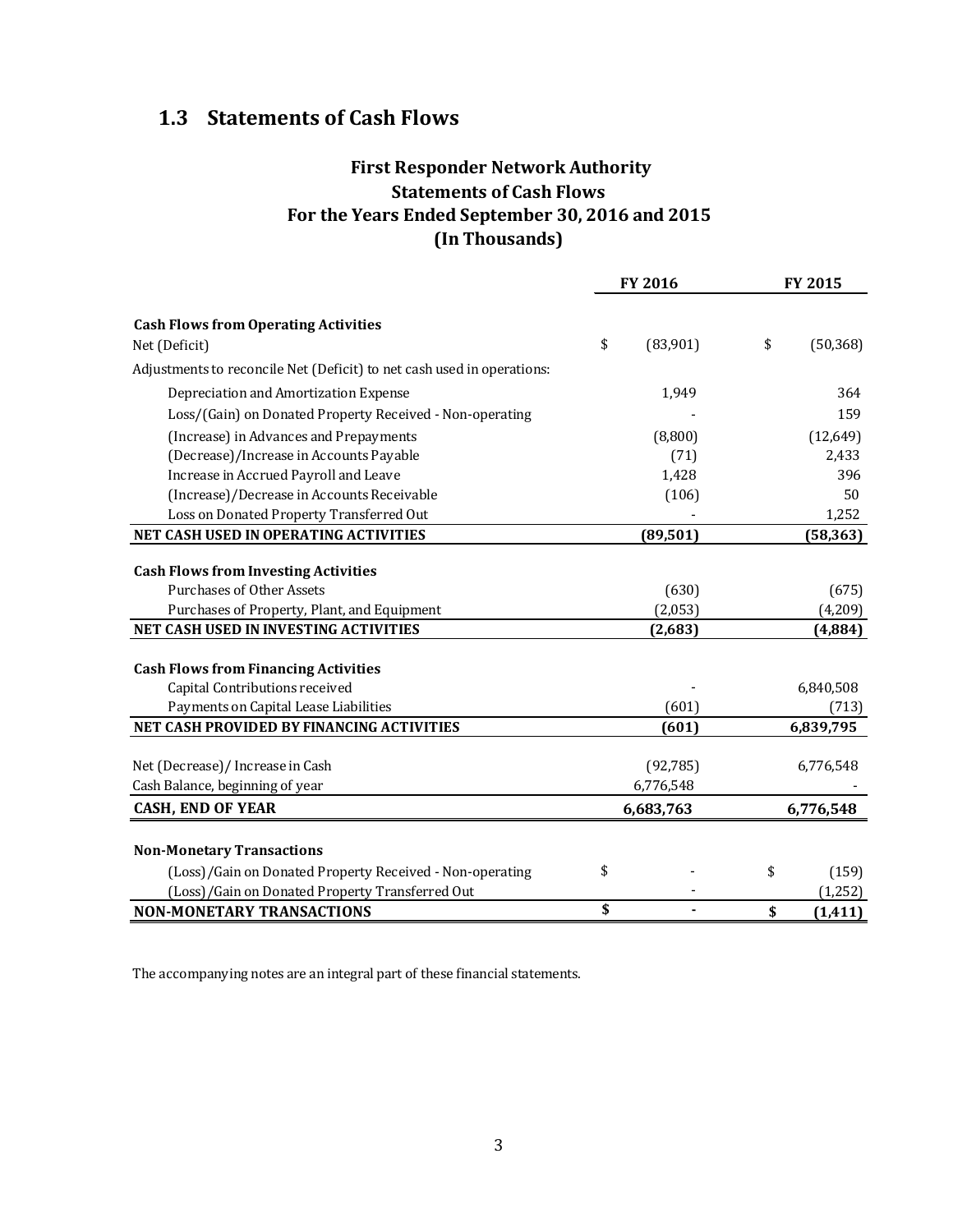# <span id="page-9-0"></span>**2.0 Notes to the Financial Statements**

(Dollar amounts are presented in thousands)

## **Note 1. Reporting Entity and Summary of Significant Accounting Policies**

#### *1. A - Description of Reporting Entity*

The First Responder Network Authority (FirstNet) was established by the *Public Law No. 112-96, Title VI, 126 Stat. 256* (the Act) as an independent authority within the National Telecommunications and Information Administration (NTIA) of the U.S. Department of Commerce (the Department), and functions under the direction and control of a Board of 15 individuals (12 appointed by the Secretary of Commerce, along with the Secretary of Homeland Security, the Attorney General of the United States, and the Director of the Office of Management and Budget). FirstNet's statutory mandate is to ensure the establishment of an interoperable Nationwide Public Safety Broadband Network (NPSBN or Network).

As of September 30, 2016, FirstNet accomplished many of the major tasks necessary to award the contract for the deployment of the Network on behalf of public safety. FirstNet has released a Request for Proposals (RFP) in support of the NPSBN and has made significant progress in evaluating the proposals it received. In doing so, FirstNet is moving closer to a contract award in accordance with the Federal Acquisition Regulation (FAR).

These financial statements cover FirstNet's fiscal years ending September 30, 2016 and 2015.

#### *1. B - Basis of Presentation*

FirstNet prepares its financial statements using the accrual basis of accounting under which revenues are recognized when earned and expenses are recognized as incurred, regardless of when cash is exchanged.

FirstNet prepared its financial statements in conformity with U.S. Generally Accepted Accounting Principles (GAAP), based on accounting standards issued by the Financial Accounting Standards Board (FASB), the private sector standards-setting body. The Federal Accounting Standards Advisory Board (FASAB) has been designated as the standards-setting body for federal financial reporting entities, with respect to the establishment of GAAP. However, FASAB allows certain federal reporting entities, such as FirstNet, to utilize FASB standards for financial statement presentations where the entity can demonstrate that the needs of their primary users would best be met through the application of FASB standards.

FirstNet has been delegated the financial and operational authority to operate in a manner similar to private business enterprises. FirstNet's primary funding is derived from a source other than through annual Federal appropriations; and after an initial infusion of capital, FirstNet will finance its operations through fee income and other revenues earned from selling goods and/or services to sources outside the U.S. government as its principal activity.

In compliance with the Act, FirstNet is to be audited annually by an independent auditor, in accordance with general accounting principles and procedures applicable to commercial corporate transactions. FirstNet, accordingly, has determined that the financial reporting framework established by the FASB is the appropriate source of GAAP for external financial statement reporting purposes.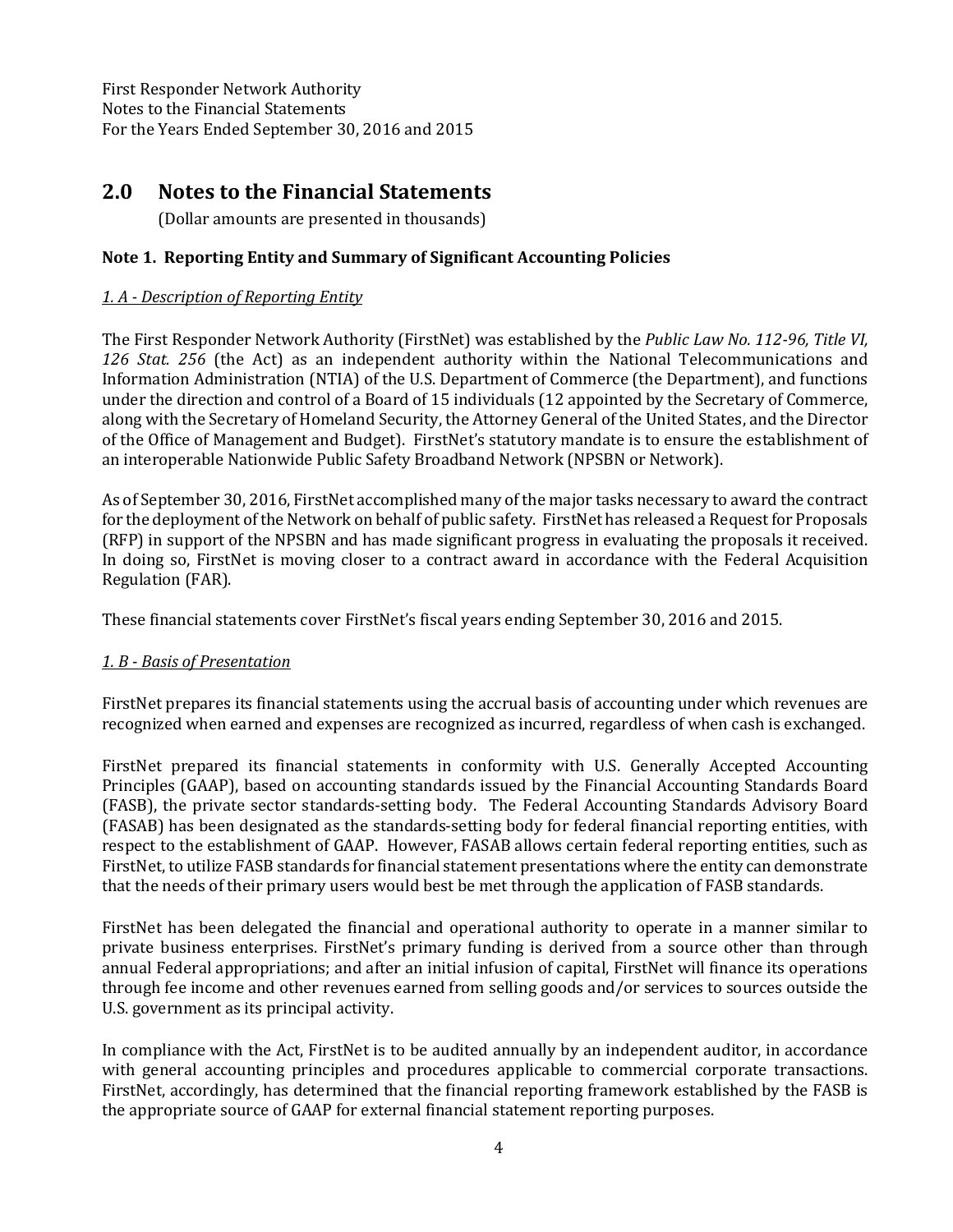## *1. C - Use of Estimates*

The preparation of financial statements in accordance with GAAP requires management to make estimates and assumptions that affect the reported amounts in these financial statements. Actual results may differ from those estimates.

### *1. D - Cash*

FirstNet has recorded as Cash the aggregate amount of funds from all sources, including proceeds from the auction of Federal Communications Commission (FCC) spectrum licenses specified by the Act, to implement requirements to build the NPSBN consistent with Section 6206 (e) of the Act. The Cash is held at the U.S. Department of the Treasury (Treasury) in the NTIA Public Safety Trust Fund (PSTF) and NTIA Network Construction Fund (NCF). FirstNet treated auction proceeds sequestered by the Budget Control Act of 2011 as Restricted Cash until such time as the sequestered funds are made available. Funds previously sequestered as of September 30, 2015 were made available for use in operations during FY 2016.

#### *1. E - Accounts Receivable*

Accounts Receivable consists of amounts owed to FirstNet by other Federal agencies and the public. Amounts due from Federal agencies are considered fully collectable. Accounts receivable from the public include reimbursements from employees. An allowance for doubtful accounts from the public is established when, based upon a review of outstanding accounts, failure of all collection efforts, and debtor's ability to pay, management determines that collection is unlikely to occur in full or in part.

#### *1. F - Advances and Prepayments*

Advances and Prepayments are advance payments for the cost of goods or services to be acquired. Prepaid goods and services are expensed as the goods and services are delivered.

# *1. G - Property, Plant, and Equipment, Net*

Property, Plant, and Equipment (PP&E), Net includes capital assets used in providing goods or services when the estimated useful life is two years or more. PP&E, Net is stated at original cost or fair market value, including all costs related to acquisition, delivery, and installation, less accumulated depreciation and amortization. FirstNet calculates depreciation and amortization expense using the straight-line method over the asset's estimated useful life.

The established single asset capitalization threshold is \$5 thousand and the established personal property bulk capitalization threshold is \$50 thousand.

#### *1. H - Other Assets, Net*

Other Assets, Net represent Geographical Mapping Data (Geo-Data) used in the general course of business.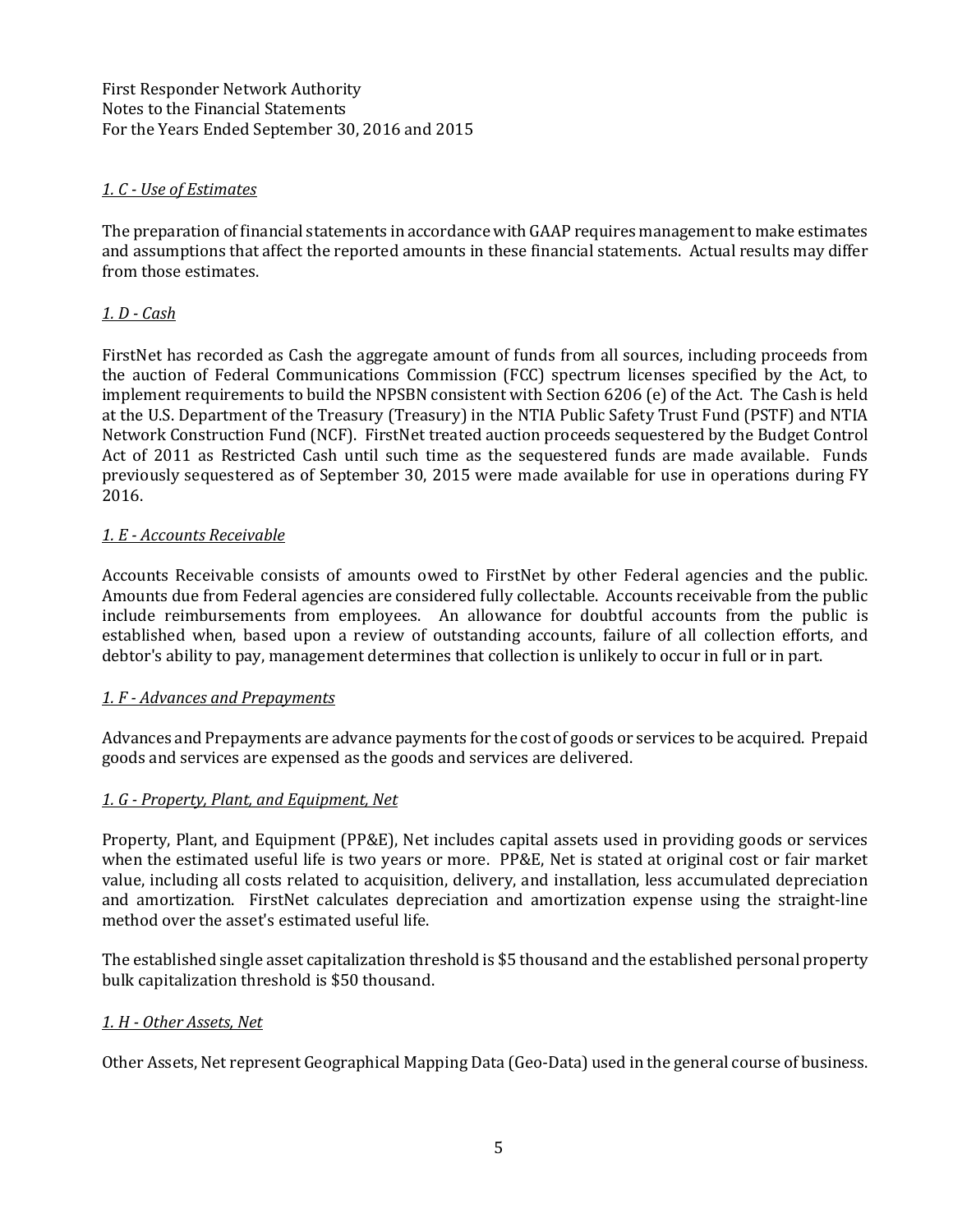Other Assets, Net are stated at original cost, including all costs related to acquisition, delivery, and installation, less accumulated amortization. FirstNet calculates amortization expense using the straightline method over the asset's estimated useful life.

#### *1. I - Accrued Payroll and Leave*

These categories include salaries, wages, and other compensation earned by employees, but not disbursed as of September 30. Annual and Compensatory Time Earned leave are accrued as liabilities when earned and the accruals are reduced as leave is taken. The balances in these accrued liability accounts reflect salary or wage rates of employees as of the balance sheet date.

Sick leave and other types of non-vested leave are not accrued but are expensed as the leave is taken.

#### *1. J - Capital Lease Liabilities*

Capital Lease Liabilities represent network switches, routers, and other equipment necessary to maintain FirstNet's Network Infrastructure. Capital Lease Liabilities are recorded at the present value of the rental payments.

#### *1. K - Contributed Capital*

Contributed Capital represents the cumulative NTIA transfers and proceeds from the auction of FCC spectrum licenses specified by the Act to implement FirstNet's responsibilities in deploying the NPSBN.

#### *1. L - Employee Retirement Plans and Postretirement Benefits other than Pensions*

FirstNet employees participate in the contributory Civil Service Retirement System (CSRS) or Federal Employees' Retirement System (FERS), to which FirstNet and employees make contributions according to plan requirements. Consistent with reporting under multi-employer pension plans, FirstNet does not report CSRS and FERS assets, accumulated plan benefits or future liabilities, if any, applicable to its employees. This data is reported for plan participants by the U.S. Office of Personnel Management (OPM). Postretirement benefits for FirstNet employees, specifically health care costs and life insurance, are administered and paid by OPM through appropriations received from the U.S. Government. FirstNet does not reimburse OPM for these payments. The FirstNet financial statements do not include the cost of employee retirement plans and employee postretirement benefits paid or to be paid by OPM, or the actuarial liability for such benefits, beyond the required contributions of FirstNet.

#### *1. M - Intangible Asset - Spectrum License*

Intangible assets at FirstNet include an FCC spectrum license. The FCC granted FirstNet exclusive rights to the single Public Safety Wireless Network License for use of the 700 megahertz (MHz) D block spectrum; specifically, 22 megahertz of spectrum, including 2 MHz of guard bands and a pre-existing block of public safety broadband spectrum at no cost. Under FASB Accounting Standards Codification (ASC) subtopic 350-30-25, *Intangibles Other than Goodwill*, the spectrum license would be recognized at fair value. As of the reporting date, a fair value cannot be determined. Under current law, the spectrum license is not tradable or exchangeable in any market for fiscal year 2016, and any measure based on potential cash flow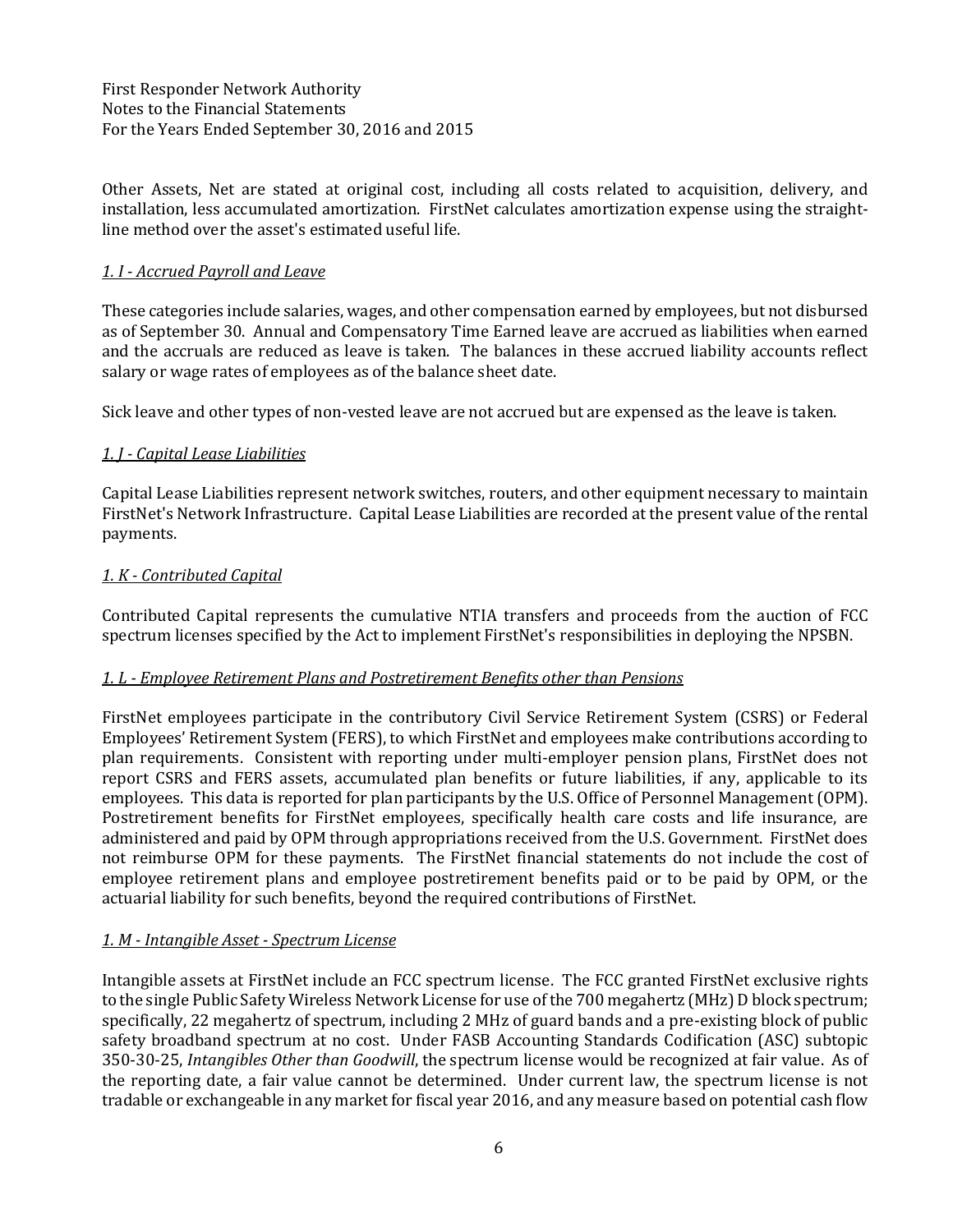would be purely speculative. Therefore, FirstNet has not recognized, in its financial statements, any value related to the spectrum license granted by FCC.

#### *1. N - Revenue Recognition*

Pursuant to the Act, FirstNet will generate revenues through network user fees and leases related to network capacity<sup>[1](#page-12-0)</sup>. FirstNet revenues are not recognized until they are realized or realizable and earned, without regard to the receipt or payment of cash. Revenue generally is realized or realizable and earned when all of the following criteria are met: Persuasive evidence of an agreement exists; delivery has occurred or services have been rendered; the seller's price to the buyer is fixed or determinable; and collectability is reasonably assured. No revenue was recognized for FirstNet in FY 2016 and FY 2015 as no revenue generating activities have begun.

#### *1. O - Tax Status*

FirstNet is not subject to Federal, state, or local income taxes. Accordingly, no provision for income taxes is recorded and reported in FirstNet's statements of operations; nor does FirstNet recognize any associated income tax interest and penalties.

FirstNet has no uncertain tax positions and, accordingly, it has no unrecognized tax benefits for which liabilities have been established.

#### *1. P - Fair Value Measurements*

FASB ASC Topic 820, *Fair Value Measurements and Disclosures*, establishes a fair value hierarchy that prioritizes the inputs to valuation techniques used to measure fair value. The fair value of FirstNet's accounts receivable, advances and prepayments, accounts payable, and accrued payroll and leave are categorized, in accordance with ASC subtopic 820-10-50-1, as Level 1 within the fair value hierarchy, meaning that there are quoted prices accessible to FirstNet in active markets for the sale or transfer of identical assets or liabilities. The fair value of these assets and liabilities approximates their carrying value as of September 30, 2016 and September 30, 2015, respectively.

FirstNet holds no financial instruments that are required by ASC 820-10 to be valued, reported, or disclosed at fair value as of September 30, 2016 and September 30, 2015.

#### *1. Q - Reclassifications*

Certain prior year amounts have been reclassified for consistency with the current period presentation. These reclassifications had no effect on the reported results of operations.

 $\overline{a}$ 

<span id="page-12-0"></span><sup>1</sup> See 47 U.S.C. § 1428.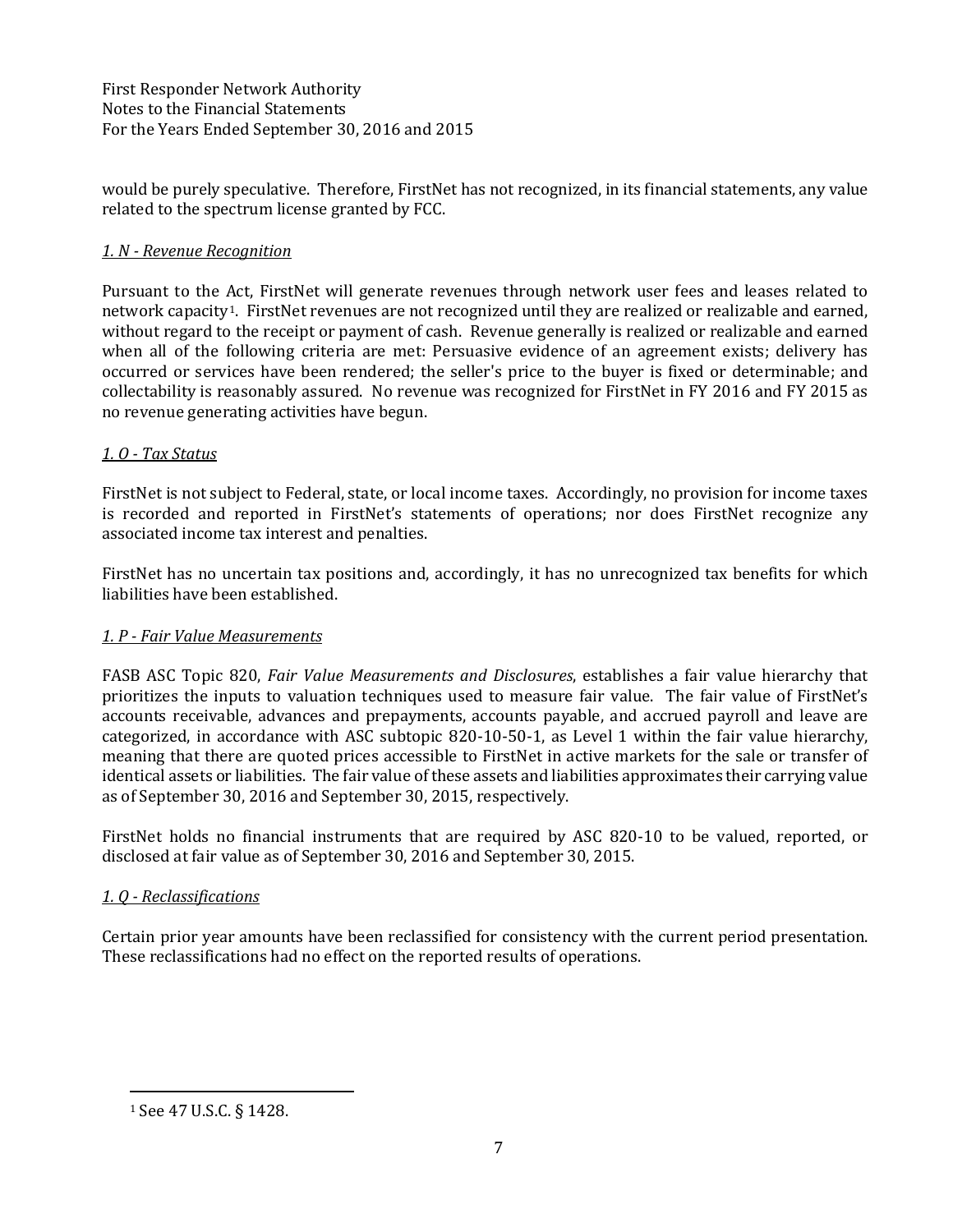#### **Note 2. Limitation on Administrative Expenses**

FirstNet is subject to a statutory limitation of \$100.0 million in total administrative expenses over the first 10 years of operations, beginning on February 22, 2012[2](#page-13-0). Cos[ts](#page-13-1) attributed to certain oversight and audits are not included under the administrative expenses limitation3. Non-programmatic costs incurred in the course of carrying out activities that directly support the FirstNet organization as a whole are recognized as administrative expenses subject to the limitation.

Statement of Federal Financial Accounting Standards #4, *Managerial Cost Accounting Standards and Concepts* (SFFAS #4), requires reporting entities to report the full costs of outputs in its general purpose financial reports. As encouraged by SFFAS #4, FirstNet refined its cost accounting methodology set forth in the *FirstNet Administrative Expense Policy* (FNP100), effective August 31, 2016. FNP100 defines proper allocation and classification of costs as administrative and programmatic activities relevant to FirstNet programs and activities. As a result of this revised policy, NTIA overhead charges are being allocated more specifically between FirstNet administrative and programmatic activities, in accordance with SFFAS #4.

In previous fiscal years, overhead charges passed through to FirstNet by NTIA were recognized as administrative expenses subject to the limitation. These charges were allocated to NTIA from the Department of Commerce based on full time equivalents (FTEs) or activity, and, in turn, NTIA allocated a portion of these charges to FirstNet using the same methodologies.

Revised administrative expenses subject to the limitation for FY 2015 and FY 2014 were \$5.6 million and \$6.0 million, respectively. This represents a respective reduction of \$1.2 million and \$1.3 million. In FY 2016, FirstNet incurred \$8.9 million in administrative expenses under the limitation. As of September 30, 2016, the total amount of administrative expense limitation available in future periods is \$76.6 million.

#### **Note 3. Accounts Receivable**

Receivables – Intragovernmental represents sums due to FirstNet for services rendered by FirstNet personnel in FY 2016 under reimbursable service agreements between FirstNet and NTIA.

Accounts Receivable consists of the following:

| As of September 30.                   | 2016 | 2015 |
|---------------------------------------|------|------|
| Receivables - Intragovernmental       | 116  | 20   |
| Receivables - Public                  |      |      |
| <b>Total Receivables</b>              | 127  |      |
| Less: Allowance for doubtful accounts | -    |      |
| <b>Accounts Receivable</b>            |      |      |

<span id="page-13-0"></span><sup>2</sup> See 47 U.S.C. § 1427(b).

**.** 

<span id="page-13-1"></span><sup>3</sup> Id.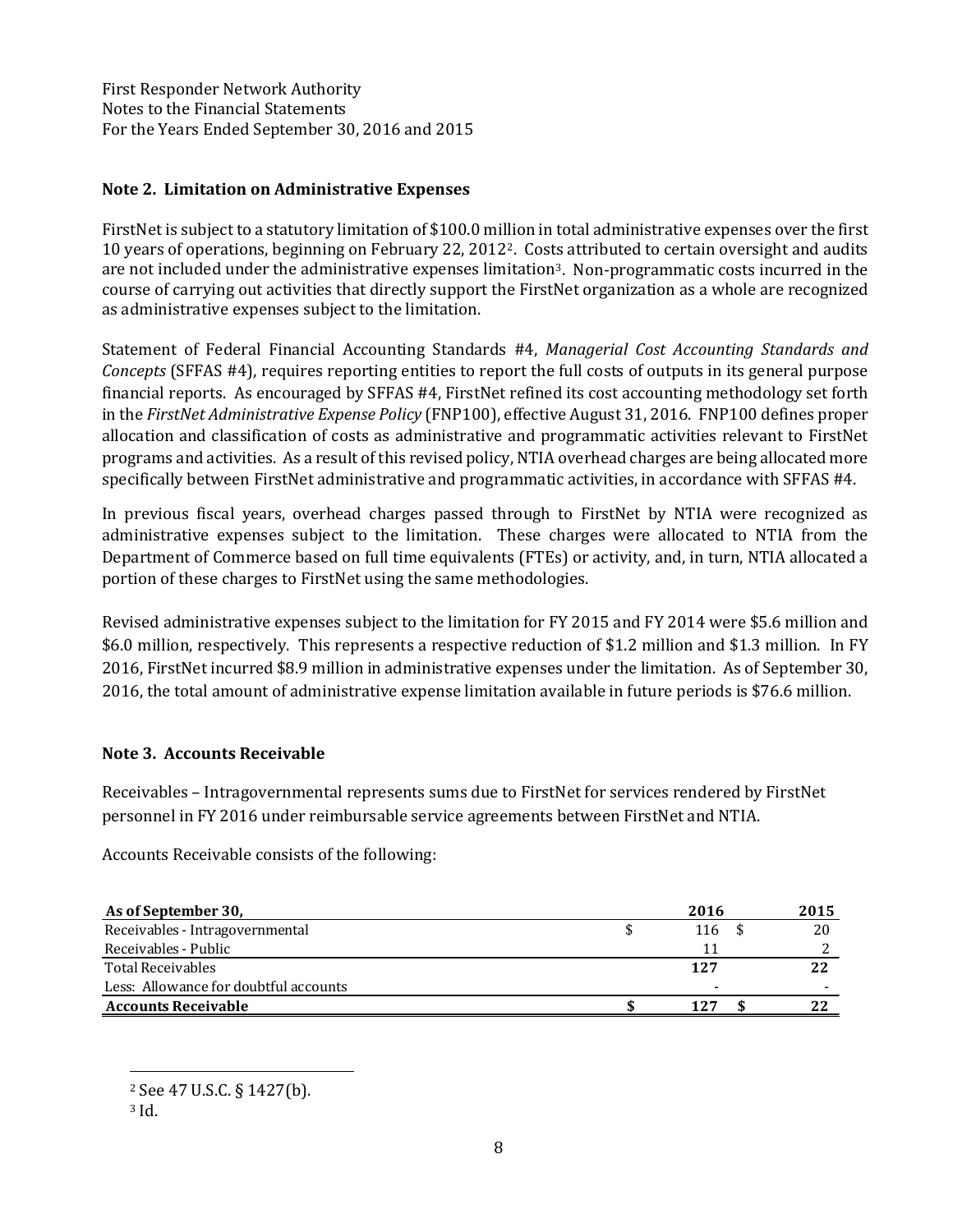#### **Note 4. Property, Plant and Equipment, Net**

The following table summarizes Property, Plant, and Equipment, Net as of September 30, 2016 and 2015:

| As of September 30,                             |                         | 2016        |      | 2015  |
|-------------------------------------------------|-------------------------|-------------|------|-------|
|                                                 | <b>Estimated Useful</b> |             |      |       |
|                                                 | Life in Years           |             |      |       |
| Equipment                                       | $3 - 10$                | \$<br>1.455 | - \$ | 529   |
| Assets Under Capital Lease                      | $3 - 7$                 | 1,971       |      | 2.103 |
| Leasehold Improvements                          | $3 - 4$                 | 2,177       |      | 2,008 |
| Perpetual Software Licenses                     | $3 - 7$                 | 251         |      | 201   |
| Internal Use Software                           | $3 - 7$                 | 51          |      | 35    |
| Other Property, Plant, and Equipment            | $3 - 4$                 | 1.662       |      | 1,661 |
| Property, Plant, and Equipment, at cost         |                         | 7.567       |      | 6,537 |
|                                                 |                         |             |      |       |
| Less: Accumulated depreciation and amortization |                         | 1.839       |      | 186   |
| Capital Work In Progress - Equipment            |                         | 991         |      | 98    |
| <b>Property, Plant, and Equipment, Net</b>      |                         | \$<br>6.719 | \$   | 6.449 |

#### **Note 5. Other Assets, Net**

The following table summarizes Other Assets, Net as of September 30, 2016 and 2015:

| As of September 30,            |                         |   | 2016  | 2015        |
|--------------------------------|-------------------------|---|-------|-------------|
|                                | <b>Estimated Useful</b> |   |       |             |
|                                | Life in Years           |   |       |             |
| Geographical Mapping Data      | $3 - 10$                |   | 1.942 | \$<br>1,312 |
| Other Assets, at cost          |                         |   | 1.942 | 1,312       |
| Less: Accumulated amortization |                         |   | 594   | 297         |
| <b>Other Assets, Net</b>       |                         | S | 1.348 | 1.015       |

#### **Note 6. Leases**

#### *Operating Leases*

FirstNet leases office facilities under operating leases in Reston, Virginia and Boulder, Colorado. The noncancelable portion of these leases generally ranges from four to 16 months. FirstNet may relinquish space upon four months' notice at any point after the first twelve months of occupancy. These leases, with few exceptions, provide for automatic renewal options and escalations that are either fixed or based on the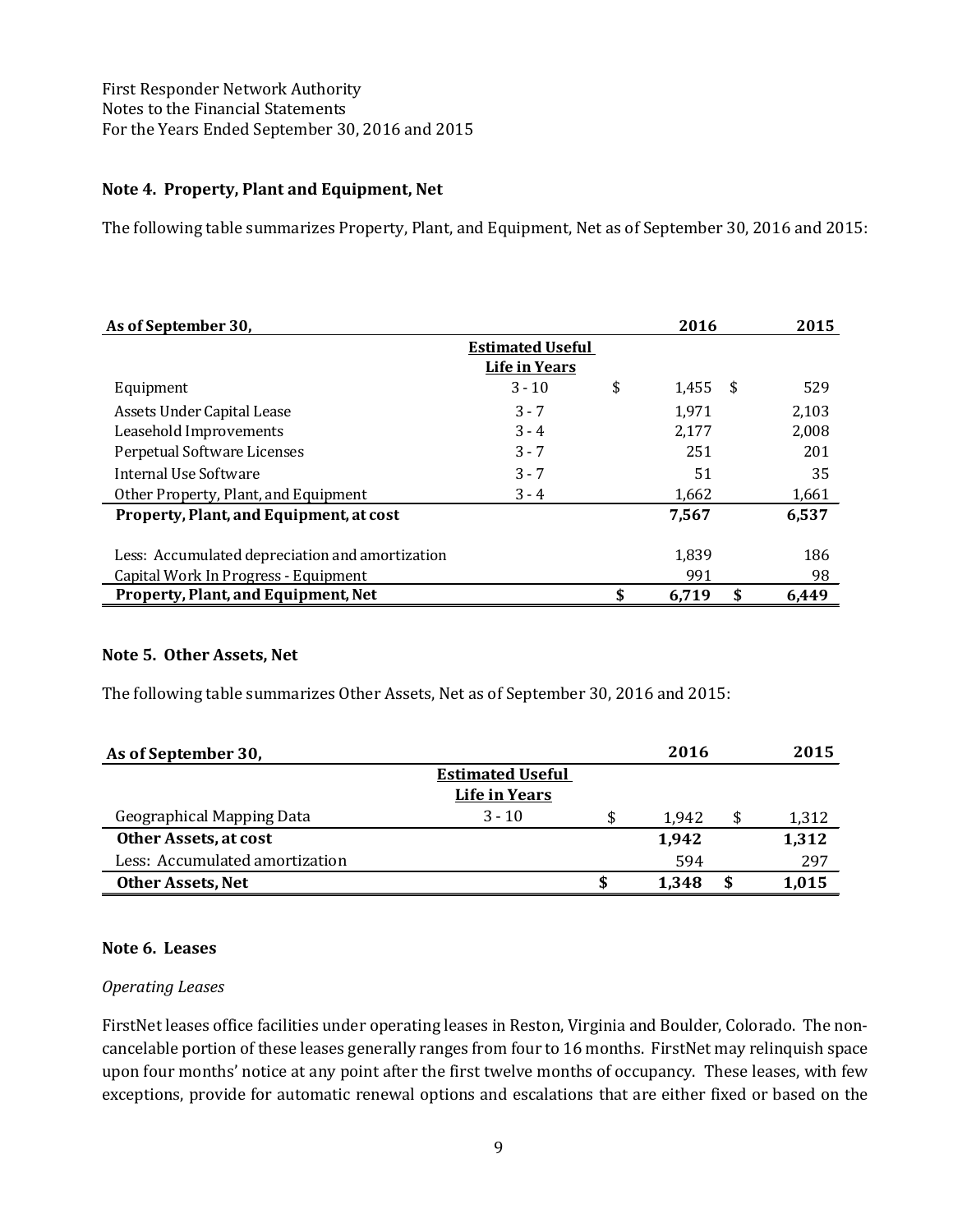consumer price index. Any rent abatements, along with rent escalations, are included in the computation of rent expense calculated on a straight-line basis over the lease term. The lease term for most FirstNet leases includes the initial non-cancelable term plus at least one renewal period, as the exercise of the related renewal option or options is considered reasonably assured. Total rental expense under operating leases amounted to \$1.1 million and \$868 thousand in FY 2016 and FY 2015, respectively.

As of September 30, 2016, the minimum estimated rental amounts due under operating leases for the periods shown are as follows:

|                         | Total |       | <b>FY 2018</b><br><b>FY 2017</b> |       |  |       |  | <b>FY 2019</b> | <b>FY 2020</b> | <b>FY 2021</b> | <b>FY 2022</b><br>and<br>thereafter |       |  |
|-------------------------|-------|-------|----------------------------------|-------|--|-------|--|----------------|----------------|----------------|-------------------------------------|-------|--|
| <b>Operating Leases</b> | S     | 9.257 | \$                               | 1.487 |  | 1.347 |  | 1.012          | 752            | 796            |                                     | 3,863 |  |
| Total                   |       | 9.257 |                                  | L.487 |  | 1.347 |  | 1.012          | 752            | 796            |                                     | 3,863 |  |

# *Capital Leases*

FirstNet leased assets in FY 2016 and FY 2015 such as network switches, routers, and other equipment necessary to maintain FirstNet's Network Infrastructure from GovSmart. These capital leases are firmfixed-price three-year leases with an option to purchase. The contracts are for one year with two one-year options to extend the contract term and include options for increased quantities of materials and installation locations. Once the lease term is complete, the contractor shall assign title of the asset to the Government. It is the intent of FirstNet to exercise each renewal option and to extend the lease until the completion of the full lease term as long as FirstNet has a need for the products or functionally similar products. The leased assets are depreciated over a straight line basis over three years. The interest rate related to the lease obligations is 1.7 percent. Total capital lease liabilities had a balance of \$657 thousand as of September 30, 2016, and \$1.4 million as of September 30, 2015.

Depreciation of capital leases is included in Depreciation and Amortization Expense in the Statement of Operations. FY 2016 depreciation expense related to capital leases is \$461 thousand. The capital leases as of September 30, 2015 were placed into service during September 2015 and did not accumulate depreciation. The gross value of assets recorded as capital leases and accumulated depreciation are as follows:

|                                | FY 2016 FY 2015       |                          |
|--------------------------------|-----------------------|--------------------------|
| Capital Leases                 | 1.971 \$              | 2.103                    |
| Less: Accumulated Depreciation | 461                   | $\overline{\phantom{0}}$ |
| Total                          | $$1,510 \quad $2,103$ |                          |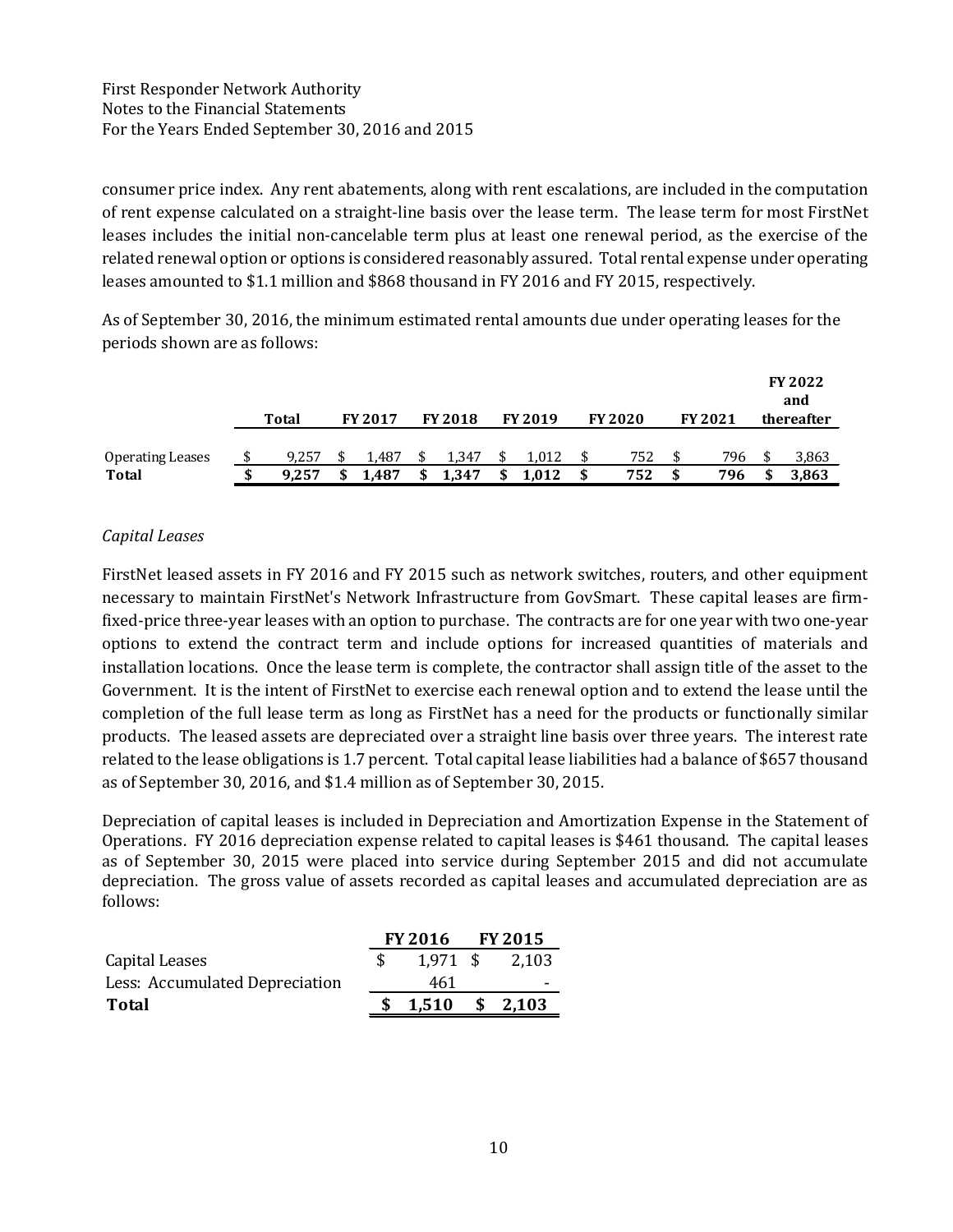As of September, 30, 2016, the minimum future lease payments under capital leases are as follows:

|                                            | Total     | <b>FY 2017</b> | <b>FY 2018</b>                     |        | <b>FY 2019</b> |      | <b>FY 2020</b> | <b>FY 2021</b> |      | <b>FY 2022</b><br>and<br>thereafter |
|--------------------------------------------|-----------|----------------|------------------------------------|--------|----------------|------|----------------|----------------|------|-------------------------------------|
| Capital Leases<br>Less: Interest Expense   | 668<br>11 | 668 \$<br>11   | $\sim$<br>$\overline{\phantom{a}}$ | - \$   |                | $-5$ | $\sim 100$     |                | $-S$ |                                     |
| Present Value of minimum lease<br>payments | 657       | 657            |                                    | $-$ \$ |                | - 5  | - 5            |                |      |                                     |

#### **Note 7. Commitments and Contingencies**

Commitments are preliminary actions that will ultimately result in an obligation to FirstNet if carried through. A contingency is an existing condition, situation, or set of circumstances involving uncertainty as to a possible gain or loss. A contingency is disclosed in the Notes to the Financial Statements if any of the conditions for liability recognition are not met and there is at least a reasonable possibility that a loss or an additional loss may have been incurred. A contingency is considered reasonably possible when the chance of the future confirming event or events occurring is more than remote but less than probable.

Pursuant to Section 6206(e)(2)(B) of the Act, a potential commitment exists on the part of FirstNet to NTIA, to fund grants for States, if said States choose to deploy and operate the radio access network portion of the nationwide interoperable broadband network in their State rather than accept FirstNet's plan for deployment in such State, as detailed in Sections 6302(e)(3)(C)(iii)(I) of the Act.

#### *Litigation, Claims and Assessments*

For pending or threatened litigation and unasserted claims, a contingency liability and expense are recognized when a future confirming event or events are likely to occur.

As of March 10, 2017, management was not aware of any threatened litigation, unasserted claims, or contingencies affecting FirstNet.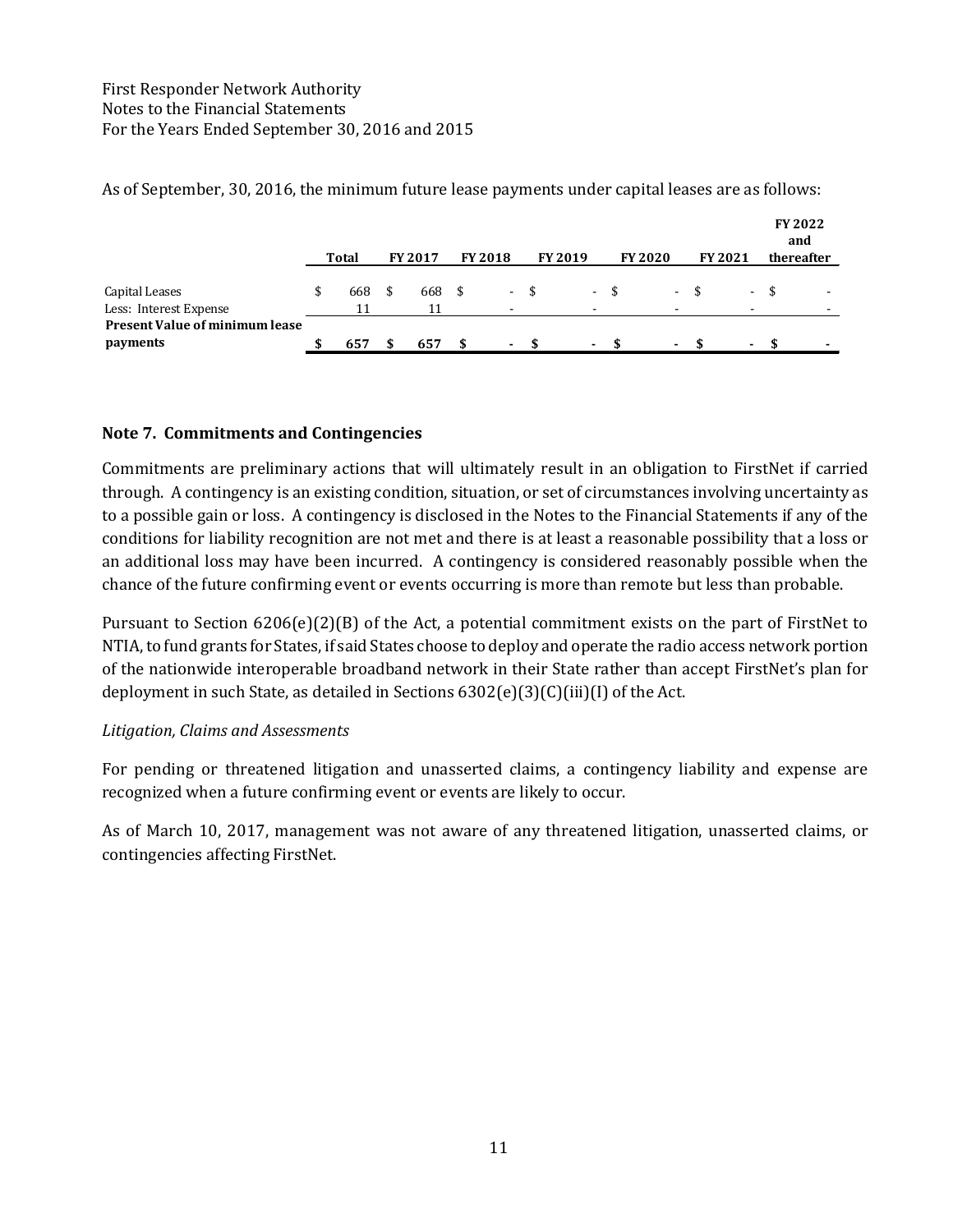### **Note 8. Equity**

The following table summarizes Equity as of September 30, 2016 and 2015:

|                                                     | Retained          | Contributed     |    |             |
|-----------------------------------------------------|-------------------|-----------------|----|-------------|
|                                                     | <b>Deficit</b>    | Capital         |    | Total       |
| Beginning Balance, October 1, 2015                  | \$<br>(90,176)    | 6,877,490<br>\$ | S. | 6,787,314   |
| Net (Deficit) for the year ended September 30, 2016 | (83,901)          |                 |    | (83,901)    |
| Contributions for the year ended September 30, 2016 |                   |                 |    |             |
| <b>Ending Balance, September 30, 2016</b>           | \$(174,077)       | \$6,877,490     |    | \$6,703,413 |
|                                                     |                   |                 |    |             |
|                                                     |                   |                 |    |             |
|                                                     | <b>Retained</b>   | Contributed     |    |             |
|                                                     | <b>Deficit</b>    | Capital         |    | Total       |
| Beginning Balance, October 1, 2014                  | \$<br>(39,808) \$ | 43.291          | S  | 3,483       |
| Net (Deficit) for the year ended September 30, 2015 | (50, 368)         |                 |    | (50, 368)   |
| Contributions for the year ended September 30, 2015 |                   | 6.834.199       |    | 6,834,199   |

#### **Note 9. Related Party Transactions**

FirstNet considers NTIA, the Department, composed of the Office of the Secretary (OS) and the OS Working Capital Fund, to be related parties.

FirstNet, as a Federal entity within NTIA, is subject to certain nexus and control from NTIA and the Department. NTIA assesses FirstNet a portion of the costs it incurs, exercising its nexus functions and FirstNet's share of certain centralized NTIA and Departmental costs.

In addition, FirstNet has entered into service agreements with NTIA and the Department to provide certain services such as human resources management, legal advice and representation, and acquisition services that cannot be acquired more efficiently from another source.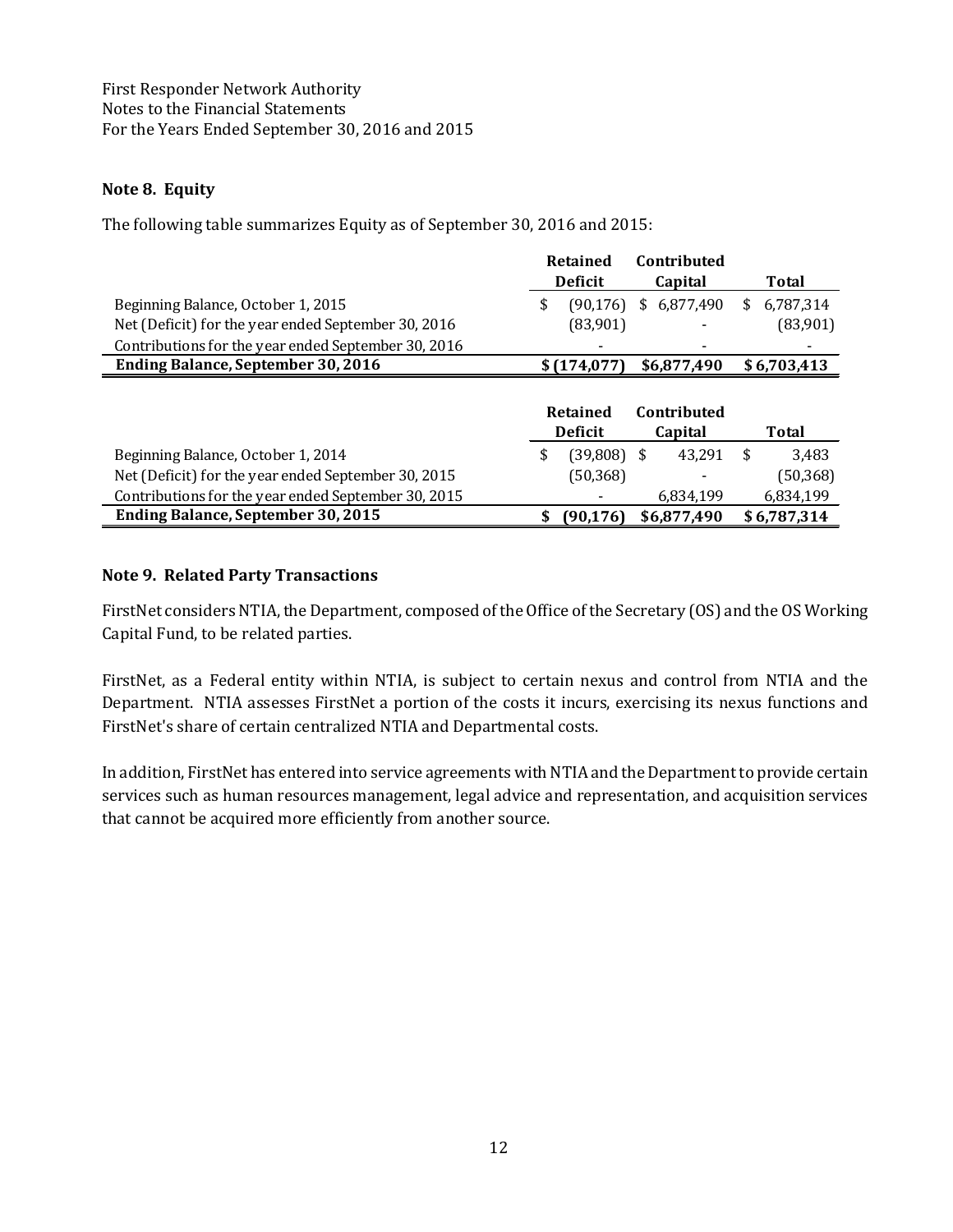All related party activity as of and for the years ended September 30, 2016 and 2015 is summarized in the tables below:

| <b>Related Party</b> | <b>Purchases</b><br>and<br><b>Assessments</b> | <b>Other</b><br>Income | Capital<br>Contributions,<br>Received |        |      | <b>Accounts</b><br>Receivable |      | <b>Accounts</b><br><b>Pavable</b> | <b>Advances</b><br>and<br><b>Prepayments</b> |
|----------------------|-----------------------------------------------|------------------------|---------------------------------------|--------|------|-------------------------------|------|-----------------------------------|----------------------------------------------|
| <b>NTIA</b>          | 2.959                                         | 98                     | - \$                                  | $\sim$ | - \$ | 116                           | - \$ | 93                                | $\overline{\phantom{0}}$                     |
| The Department \$    | 4.215                                         | $\blacksquare$         | - \$                                  | $\sim$ | - \$ | $\sim 100$                    | - \$ | 1.563                             | 182                                          |

#### **As of and for the Year ended September 30, 2016**

#### **As of and for the Year Ended September 30, 2015**

|                      |                    | <b>Purchases</b> | Capital |                |                |           |            |                 |                 |     |                    | <b>Advances</b> |  |
|----------------------|--------------------|------------------|---------|----------------|----------------|-----------|------------|-----------------|-----------------|-----|--------------------|-----------------|--|
|                      | and                |                  |         | Other          | Contributions. |           |            | <b>Accounts</b> | <b>Accounts</b> |     | and                |                 |  |
| <b>Related Party</b> | <b>Assessments</b> |                  | Income  |                | Received       |           | Receivable |                 | Pavable         |     | <b>Prepayments</b> |                 |  |
| <b>NTIA</b>          |                    | 2.731            |         | 63             |                | 6.840.508 |            | 20              | \$              | 124 |                    | $\blacksquare$  |  |
| The Department \$    |                    | 1.424            |         | $\blacksquare$ |                | $\sim$    |            | $\sim$          |                 | 839 |                    | 182             |  |

#### **Note 10. Donated Property**

During FY 2016, there were no transactions related to donated property.

During FY 2015, FirstNet transferred \$1.3 million of donated property to the Department of Energy to support Public Safety Long Term Evolution (LTE) testing at the Idaho National Laboratory. Subsequent to the transfer, FirstNet recognized a loss on donated property of \$159 thousand as a portion of the remaining donated property was determined to be of no value to FirstNet. This is in accordance with ASC Topic 845, Nonmonetary Transactions, in which ASC subtopic 845-10-30-1 states that a transfer of a nonmonetary asset to another entity in a nonreciprocal transfer shall be recorded at the fair value of the asset transferred and a gain or loss shall be recognized on the disposition of the asset.

#### **Note 11. Subsequent Events**

FirstNet has evaluated subsequent events through March 10, 2017, the date that the financial statements were available to be issued. There were no material events that required additional accruals or disclosures.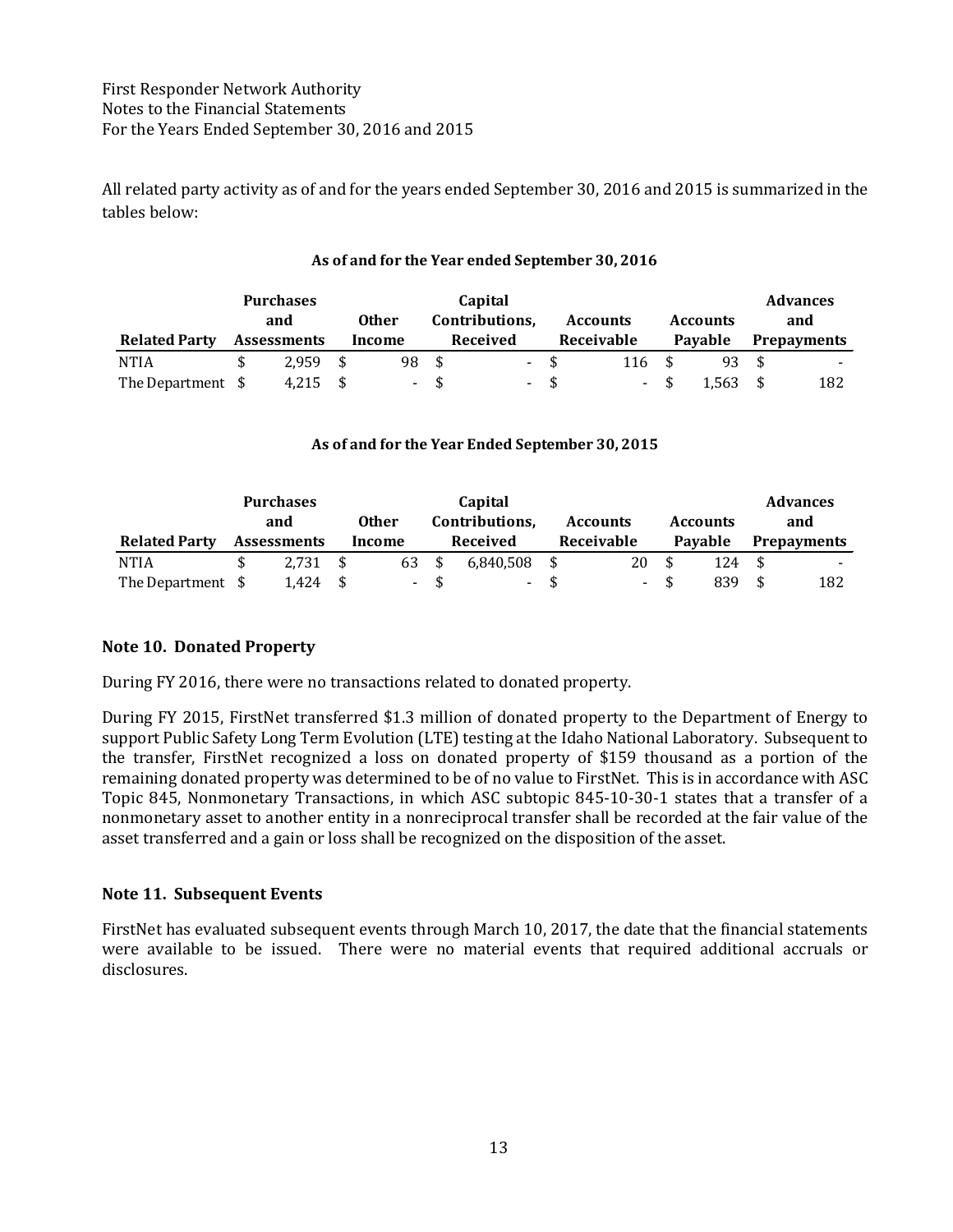# <span id="page-19-0"></span>**3.0 Independent Auditors' Report**



#### Independent Auditors' Report

**Secretary** U. S. Department of Commerce Board of Directors First Responder Network Authority

#### **Report on the Financial Statements**

We have audited the accompanying financial statements of the First Responder Network Authority ("FirstNet"), which comprise the balance sheets as of September 30, 2016 and 2015, and the related statements of operations and cash flows for the fiscal years then ended, and the related notes to the financial statements.

#### *Management's Responsibility for the Financial Statements*

FirstNet's management is responsible for the preparation and fair presentation of these financial statements in accordance with accounting principles generally accepted in the United States of America; this includes the design, implementation, and maintenance of internal control relevant to the preparation and fair presentation of financial statements that are free from material misstatement, whether due to fraud or error.

#### *Auditors' Responsibility*

Our responsibility is to express an opinion on these financial statements based on our audits. We conducted our audits in accordance with auditing standards generally accepted in the United States of America and the standards applicable to financial audits contained in *Government Auditing Standards* issued by the Comptroller General of the United States. Those standards require that we

#### Certified Public Accountants · Consultants · hrkcpa.com

1052 Highland Colony Parkway, Suite 100 Ridgeland, MS 39157 p: 601-605-0722 · f: 601-605-0733

700 12th Street NW, Suite 700 Washington, DC 20005 p: 202-558-5162  $\cdot$  f: 601-605-0733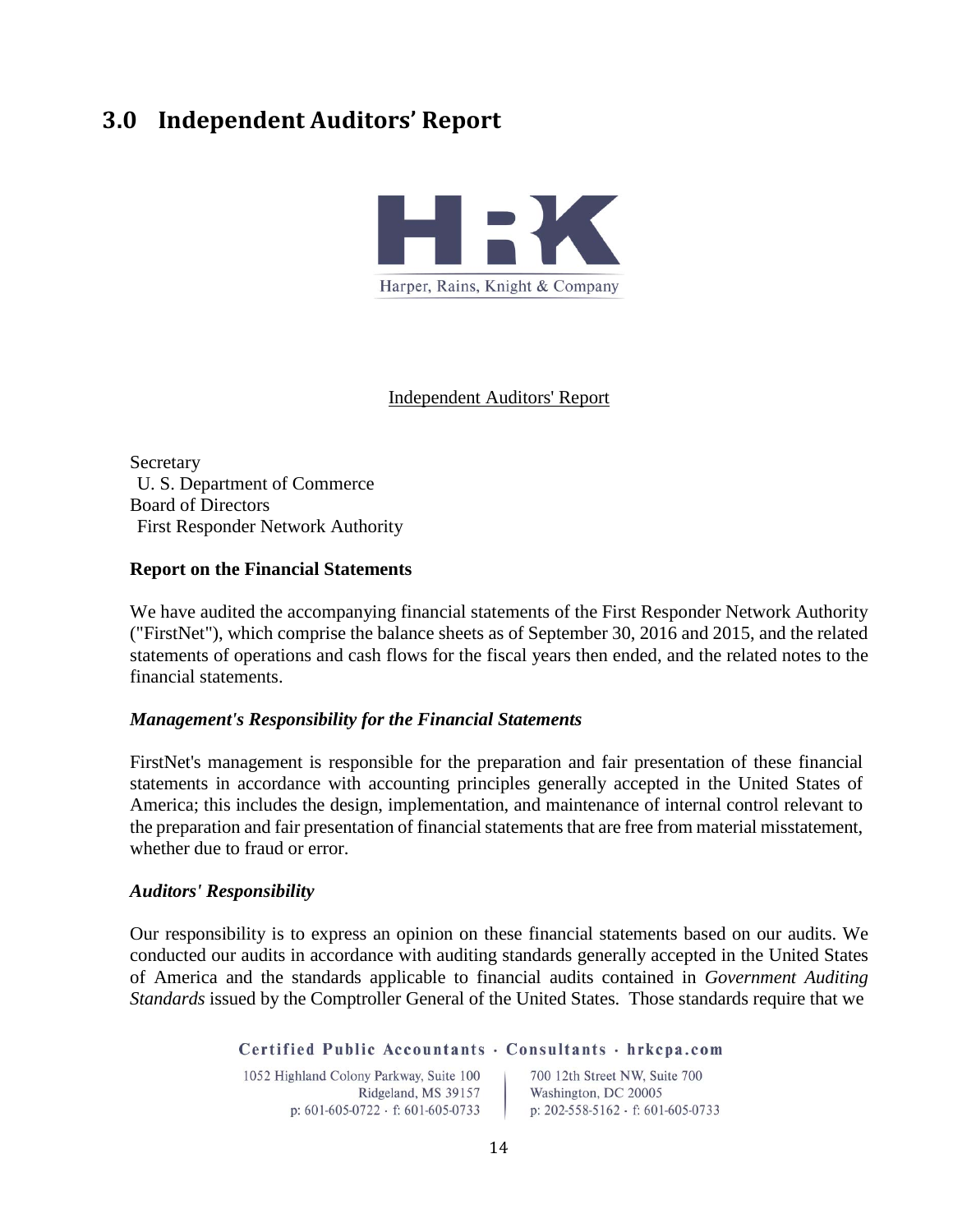plan and perform the audit to obtain reasonable assurance about whether the financial statements are free from material misstatement.

An audit involves performing procedures to obtain audit evidence about the amounts and disclosures in the financial statements. The procedures selected depend on the auditors' judgment, including the assessment of the risks of material misstatement of the financial statements, whether due to fraud or error. In making those risk assessments, the auditors consider internal control relevant to the entity's preparation and fair presentation of the financial statements in order to design audit procedures that are appropriate in the circumstances, but not for the purpose of expressing an opinion on the effectiveness of the entity's internal control. Accordingly, we express no such opinion. An audit also includes evaluating the appropriateness of accounting policies used and the reasonableness of significant accounting estimates made by management, as well as evaluating the overall presentation of the financial statements.

We believe that the audit evidence we have obtained is sufficient and appropriate to provide a basis for our audit opinion.

# *Opinion*

In our opinion, the financial statements referred to above present fairly, in all material respects, the financial position of the First Responder Network Authority as of September 30, 2016 and 2015, and the results of its operations and its cash flows for the fiscal years then ended in accordance with accounting principles generally accepted in the United States of America.

# *Other Matters*

Our audit was conducted for the purpose of forming an opinion on the basic financial statements as a whole. The information in the Message from the Chief Financial Officer and Introduction and Background sections of this report are presented for purposes of additional analysis and are not a required part of the basic financial statements. Such information has not been subjected to the auditing procedures applied in the audit of the basic financial statements, and accordingly, we do not express an opinion or provide any assurance on it.

# **Other Reporting Required by** *Government Auditing Standards*

# *Internal Control over Financial Reporting*

In planning and performing our audit of the financial statements, we considered FirstNet's internal control over financial reporting (internal control) to determine the audit procedures that are appropriate in the circumstances for the purpose of expressing our opinion on the financial statements, but not for the purpose of expressing an opinion on the effectiveness of FirstNet's internal control. Accordingly, we do not express an opinion on the effectiveness of FirstNet's internal control. We did not test all internal controls relevant to operating objectives as broadly defined by the *Federal Managers' Financial Integrity Act of 1982.*